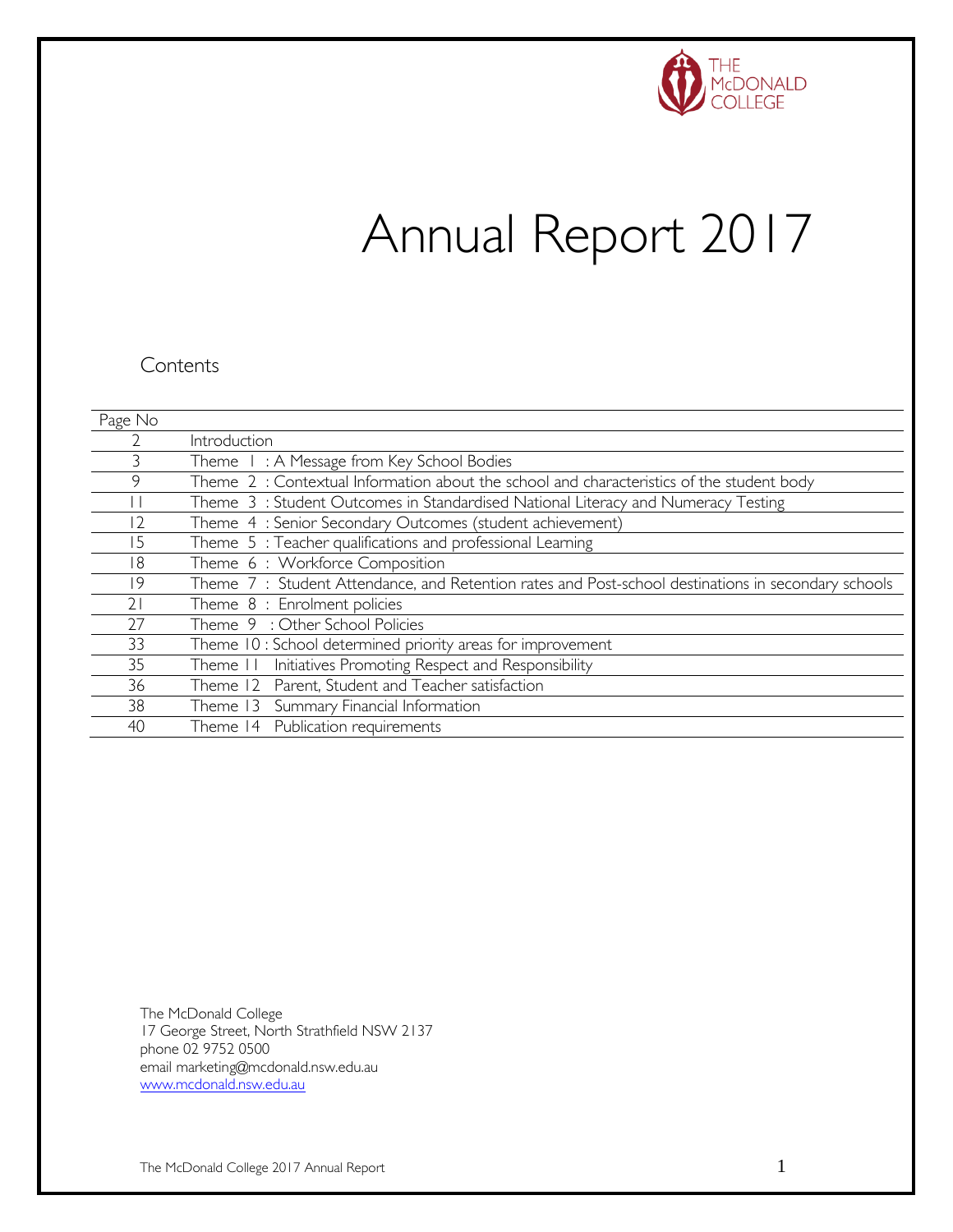### **INTRODUCTION**

The McDonald College is unique in the Australian educational landscape. The College fosters student's passions and skills for performance including tennis and enables them to work at an elite performance level whist completing their academic studies from Year 3 to the NSW Higher School Certificate.

We pride ourselves on nurturing a flexible environment that supports individual student's needs as opportunities arise for them. These opportunities could range from competing in an ITF Tennis tournament to performing in a professional musical and much more.

The College philosophy is that all performers must be highly educated together with developing their performance skills. We do not support the concept of students leaving school at an early age to concentrate on honing their performance skills whilst attempting to do distance education academic studies. This option is short sighted and reduces their options for the future.

Our graduates are well placed for the  $21<sup>st</sup>$  Century Creative Industries. They have 'human creativity' as a resource to assist them in achieving the innovation that success depends upon. Our legacy of successful graduates stands as a testament to both our approach and our philosophy.

It is our intention that all students have the opportunity to discover and develop their talents and skills within a supportive school environment.

MPULL

M. P. Kohler, M.Ed Principal

.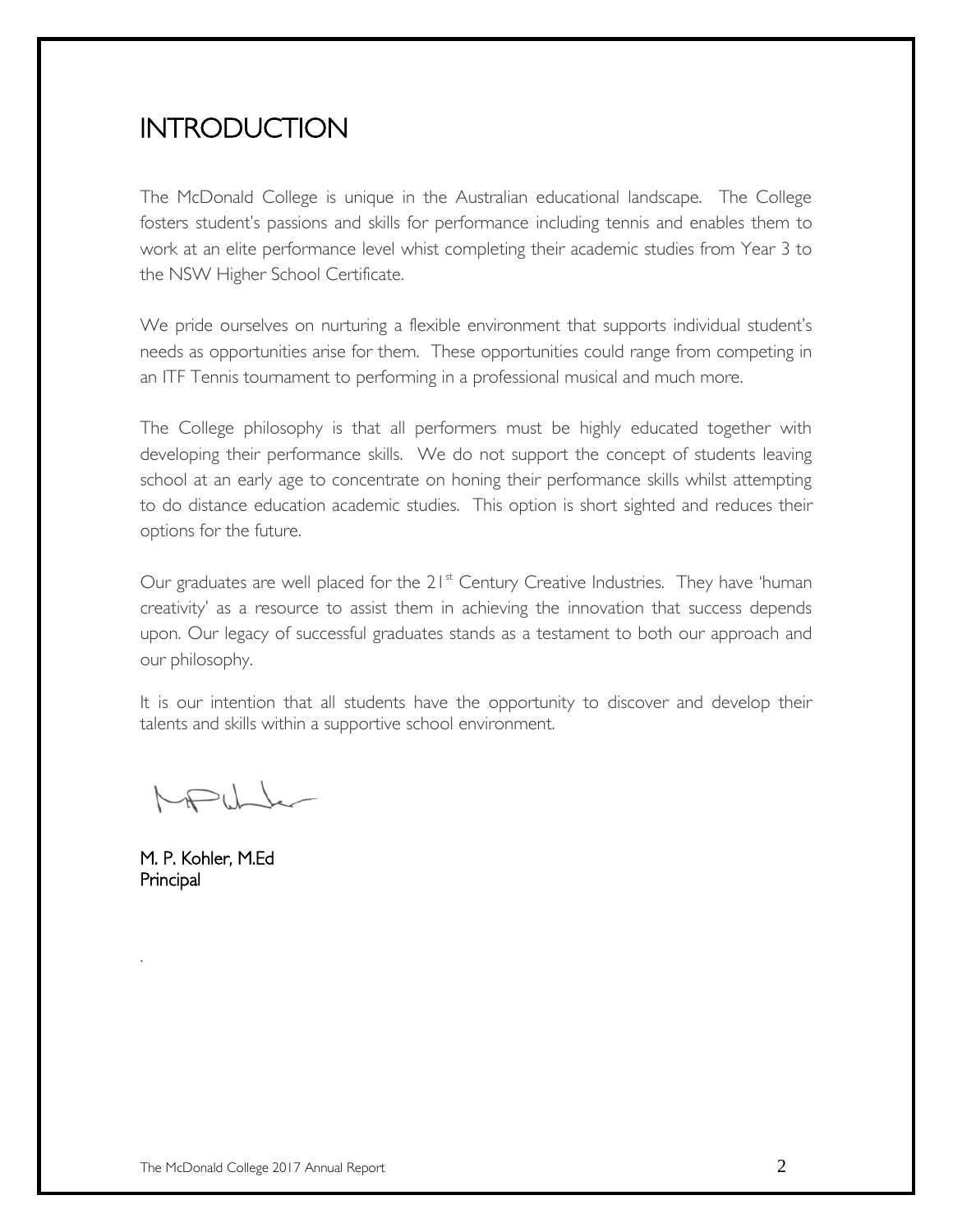# Theme 1: A Message from Key School Bodies

### Message from the Chairman of the College Council

The McDonald College is a member of the NSW Association of Independent Schools and delivers the New South Wales Education Standards Authority (NESA) curriculum from Year 3 to Year 12. The College meets all compliance requirements in order to maintain its full registration and accreditation credentials with NESA.

The College Council met ten times during 2017 and the major tasks undertaken were the renegotiation of the financial facility and the letting of the air-conditioning renovation contract.

The year of 2017 can be celebrated with outstanding academic, performing arts and tennis successes. Particular mention must be given to the Dux of the College, Gemma Nha, who achieved an ATAR of 98.8 and the whole Year 12 cohort HSC results placing the College at:

55<sup>th</sup> in the State

 $28<sup>th</sup>$  in the State amongst Independent schools

These rankings are as reported by the Better Education ranking system.

Our performing arts students continue to achieve at the highest level in examinations and eisteddfods – both nationally and internationally. Our boy's tennis team ranked second in Australia. The McDonald College was honoured to be named the NSW Tennis School of the Year.

Staff and students are to be congratulated for the many performances enjoyed by audiences throughout the year. The High Performance Season celebrated our student's creativity, discipline and abilities in the outstanding performances of:

Premier State Ballet – La Bayadere Starburst – Primary Department Junior Showcase – Junior Secondary Students Senior Showcase – Senior Secondary Students An Evening of Classical Ballet – Classical Ballet Students

The governing body of the College is the College Council comprised of volunteer Directors who ensure the original philosophy and vision for the College is upheld and that the financial strength of the College is maintained.

I thank my fellow Directors for their ongoing commitment to quality governance and to their support for the ethos of the College.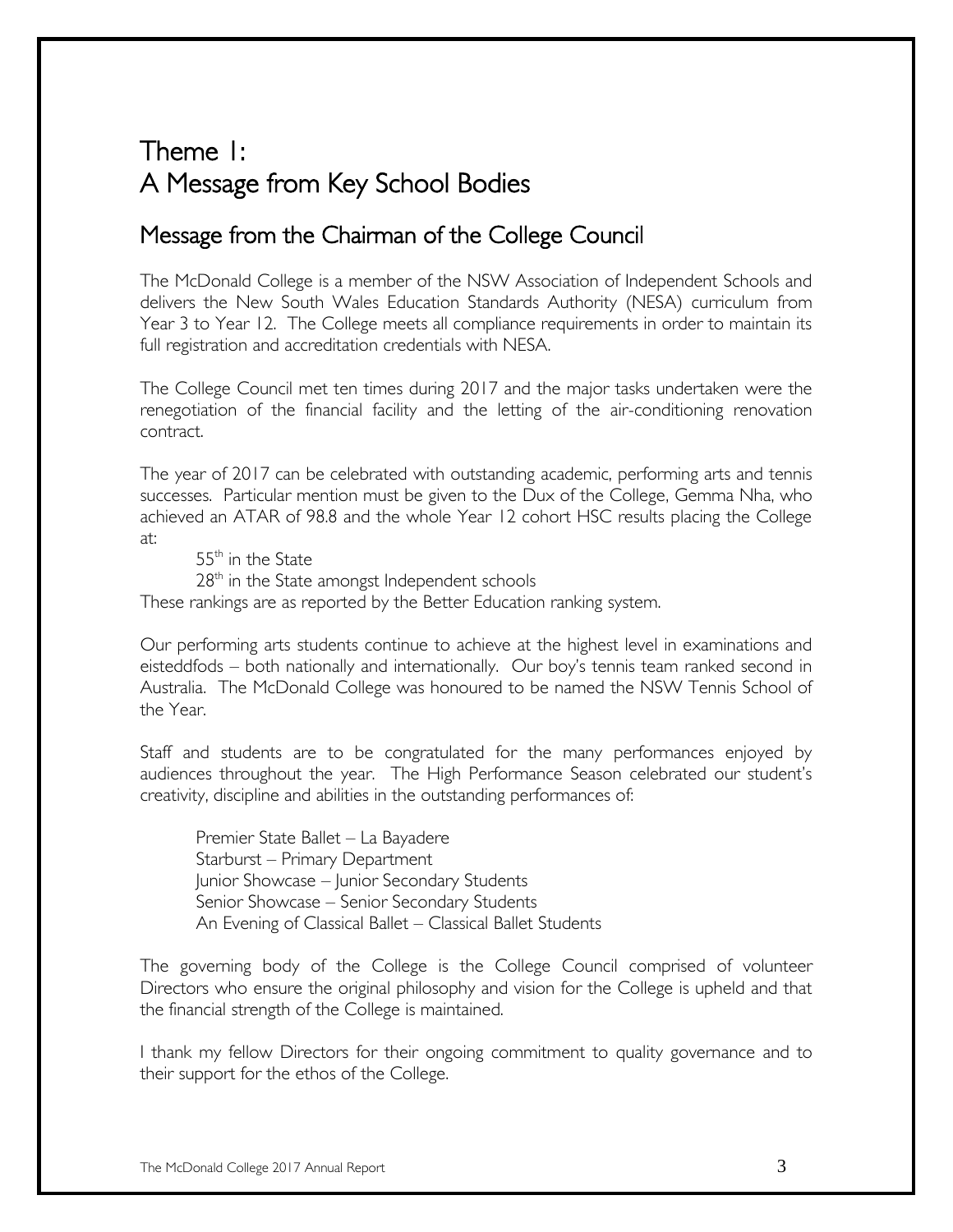The Council appreciates the outstanding educational practices of the teaching staff and the administrative and maintenance support provided by non-teaching staff. I acknowledge with thanks the dedication to the College by the Principal and the Executive Management Committee.

 $A C$ 

Alan Brown Chairman of the College Council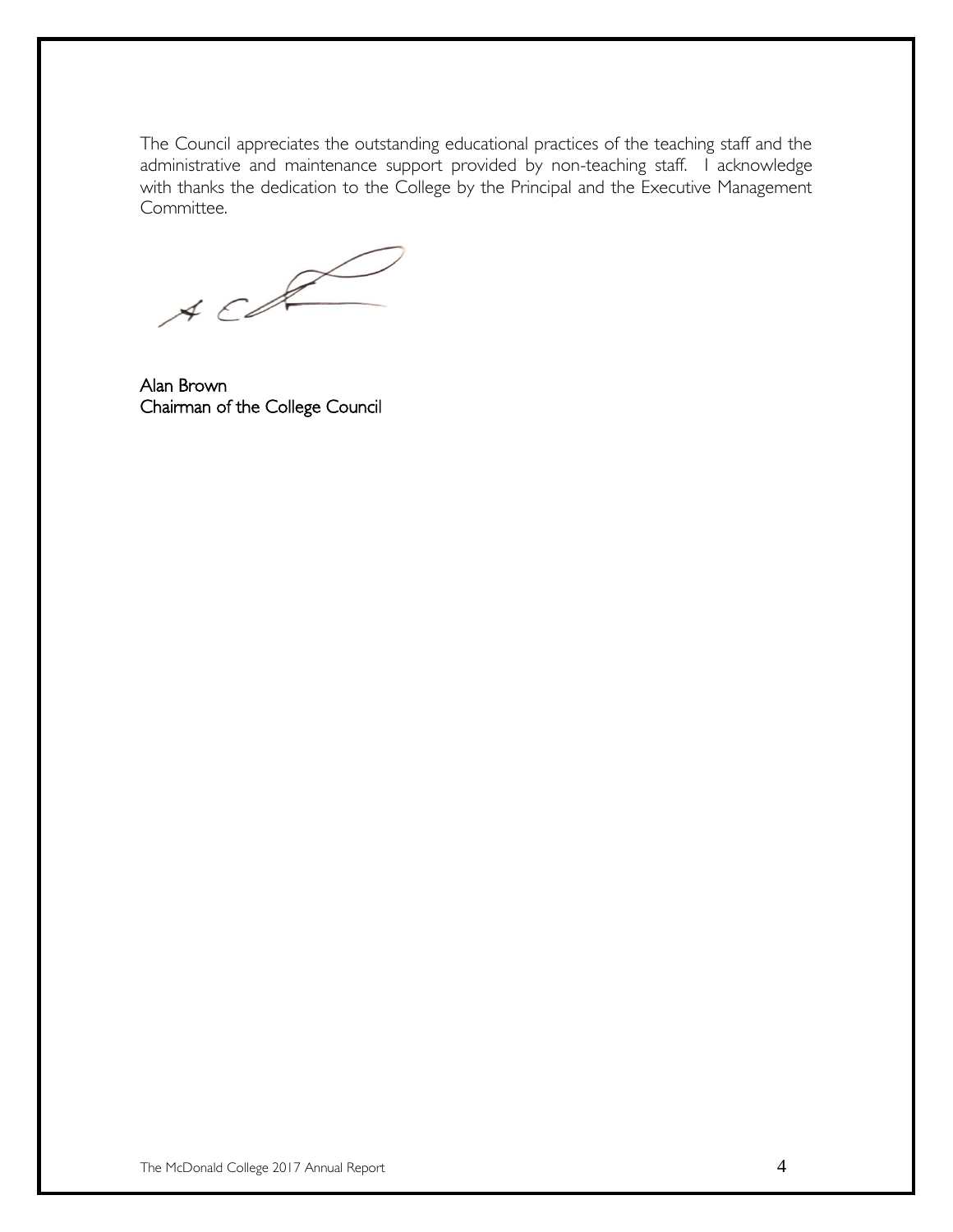### Message from the Principal

This Annual Report provides a brief overview of The McDonald College in 2017.

Now in our 35<sup>th</sup> year the College provides an environment where academic, performance and individuality are celebrated. The College was founded on the philosophy of providing a nurturing environment in which students can pursue their passion for performance integrated with a rigorous academic programme. Resilience is encouraged as children go through the ups and downs of their early years leading to adulthood.

Our College Values of; appreciation, humility, honour, passion and commitment have served our graduates well encouraging them to be responsible global citizens seeking to make a difference and to be bold in their choices beyond school.

Students from Year 5 – 12 operate on their own Apple computers and Years 3 and 4 utilise College iPads. Students have access to Office 365 and the Adobe Creative Cloud suite of programmes including Photoshop and Lightroom. Student files are stored in the cloud and are available anywhere at any time. Class notes are disseminated through One Note.

Following in this report is a brief snapshot of the College from Year 3 to Year 12 including the associated financial position. For full details of activities please refer to our publications such as *Behind the Scenes, College Website, Social Media platforms and Performance Programmes. Behind the Scenes* will be superseded by our web-based publication, *Spectrum,*  in 2018*.*

Student's performance in NAPLAN and the Higher School Certificate examinations were very pleasing with the College ranking  $55<sup>th</sup>$  in the State and  $28<sup>th</sup>$  amongst Independent schools in the State through the 2017 HSC results.

Further details can be found in this report. I make particular mention of:

Dux of the College – Gemma Nha who achieved an ATAR of 98.8 and Alicia Trainor who placed  $2<sup>nd</sup>$  in State for 2Unit Dance

A sample of Band 6 HSC results:

| o Biology        | - 48% of students placed in Band 6 |
|------------------|------------------------------------|
|                  | Compared to 12% of the State       |
| o Dance          | - 29% of students placed in Band 6 |
|                  | Compared to 13% of the State       |
| o Modern History | - 33% of students placed in Band 6 |
|                  | Compared to 9% of the State        |
| o Music I        | - 33% of students placed in Band 6 |
|                  | Compared to 20% of the State       |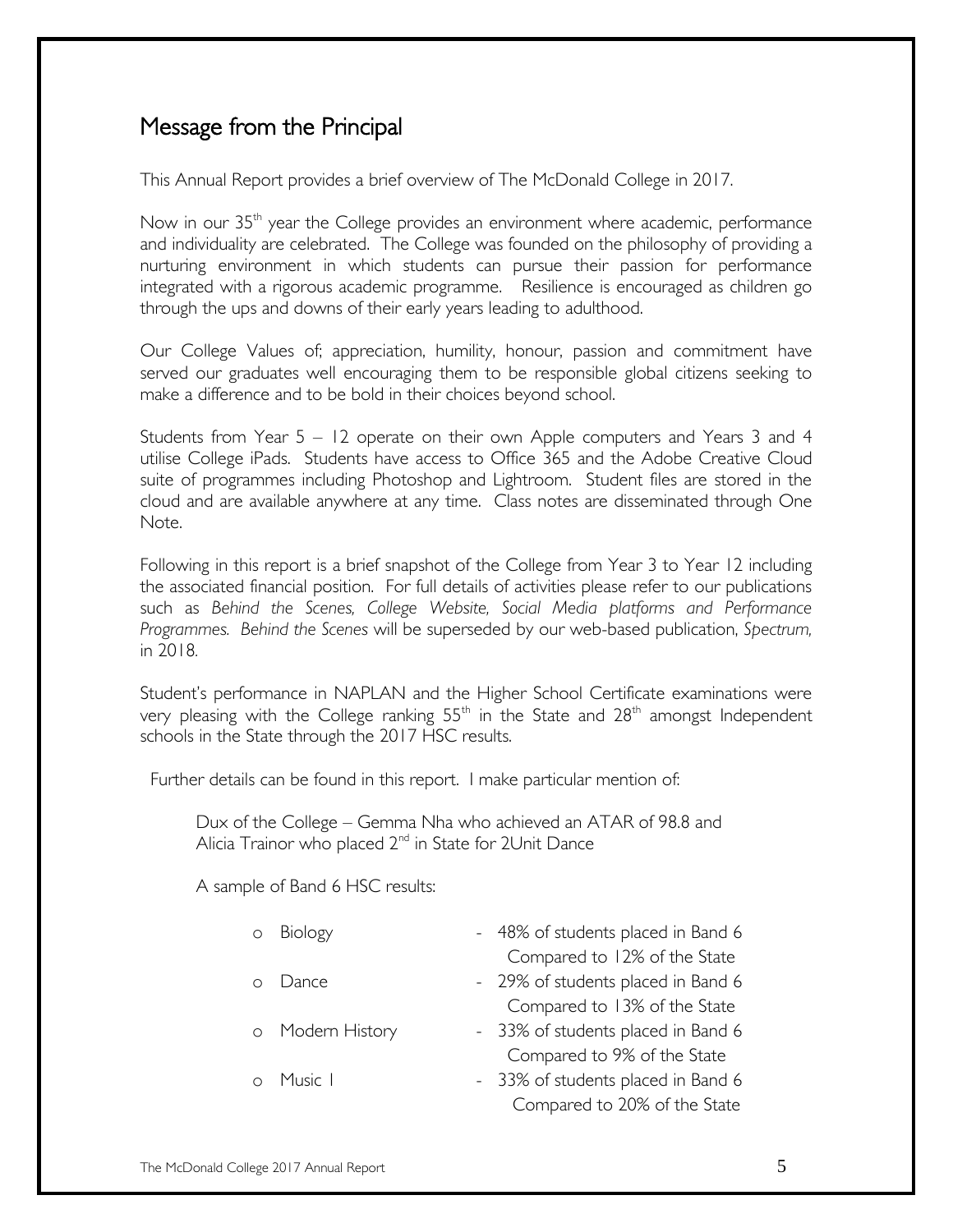| o Music 2    | - 80% of students placed in Band 6 |
|--------------|------------------------------------|
|              | Compared to 37% of the State       |
| o PDHPE      | - 60% of students placed in Band 6 |
|              | Compared to 9% of the State        |
| o Visual Art | - 71% of students placed in Band 6 |
|              | Compared to 13% of the State       |

Our student performance in international and national competitions was outstanding. A brief sample of successes is:

- I<sup>st</sup> place Sydney Eisteddfod Junior Jazz Group
- I<sup>st</sup> place Sydney Eisteddfod 14/U Lyrical and Dance of Champions/Channel 10
- I<sup>st</sup> place Sydney Eisteddfod 12/U Contemporary Group
- I<sup>st</sup> place Sydney Eisteddfod 12/U Classical Group
- NSW School Boys (team) Tennis Champions
- 2<sup>nd</sup> and 4<sup>th</sup> in the Australian School Boys National Tennis Tournament
- I<sup>st</sup> ITF NSW Junior International
- 12/u Boy represented Australia at Longines Future Tennis Aces tournament in Paris

The College was honoured to be named the NSW Tennis School of the Year.

The College ran a number of programmes throughout 2017 to support students including student leadership/peer support, Cross Roads camp, career exploration with focus on creative careers, drug education, cyber bullying and safe driving programmes. Junior School students participated in the Young Writer's programme in addition to our extensive after school activities programme and they enjoyed the visit from the Healthy Harrold van.

Values Education is an integrated and essential element of our educational philosophy. Values are reinforced through a range of measures incorporated within our pastoral care programmes and are reinforced continually through day to day interaction, in classroom and studio settings and at formal assemblies.

Values are articulated by all staff in their educational delivery, through general and personal contact with the students and by personal demonstration in their interactions with all members of the community on a day to day basis.

Year 5 and 6 students participated in a 3 day (2 night) excursion to the South Coast of NSW, Year 7 & 8 students attended a camp focussing on leadership, physical and personal development. Year 9 students enjoyed the experience of a more rugged camp without mobile phone connectivity and where their survival skills were expanded. Year 11 students participated in a camp following the Cross Roads programme. This represents a snap shot only of activities.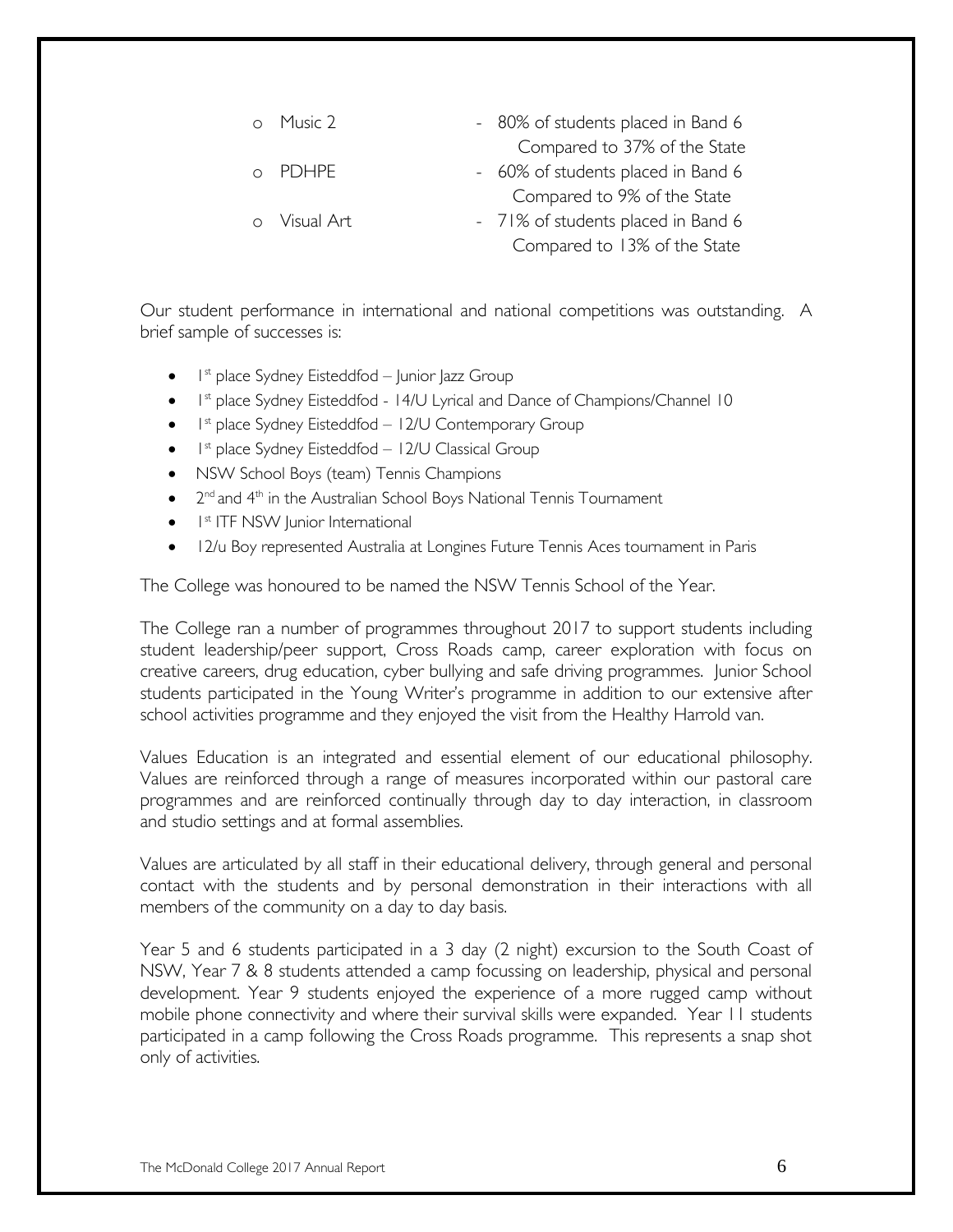Education and Information Evenings / Breakfasts were held for parents at all Year levels with specially tailored evenings, such as the Agents Forum, targeting our performance students wishing to enter the professional performance sphere.

Our partnership with Voyager Tennis operating from Sydney Olympic Park continued to grow over the year seeing enrolments ranging from Year 5 to 12 of both local and international students. The elite tennis students enrolled in this programme work daily on their tennis training whilst the remainder of their cohort attends performing arts classes. Graduates from this programme continue to reach their goal of gaining placement in prestigious US colleges to further their tennis training and academic studies.

The College was involved in over 80 performances ranging from local community events to our performance highlights including the High Performance Season held at The Parade Theatre (NIDA), Premier State Ballet held at the Riverside Theatre and An Evening of Classical Ballet held at the International Convention Centre. The High Performance Season was one of the highlights of our performance calendar with the majority of students in the school participating in one or more performances. Many performances were also held at the College in our on-site performance spaces.

The College continued to provide the academic tutoring for the children's cast of Matilda the Musical whilst they toured nationally and internationally with this wonderful performance.

I take this opportunity to thank the Directors of the College Council under the Chairman, Mr Alan Brown, for their guidance and direction.

I also thank the College Parents and Friends Association and The McDonald Foundation for their continued support for all areas of the College.

M. P. Kohler, M.Ed. Principal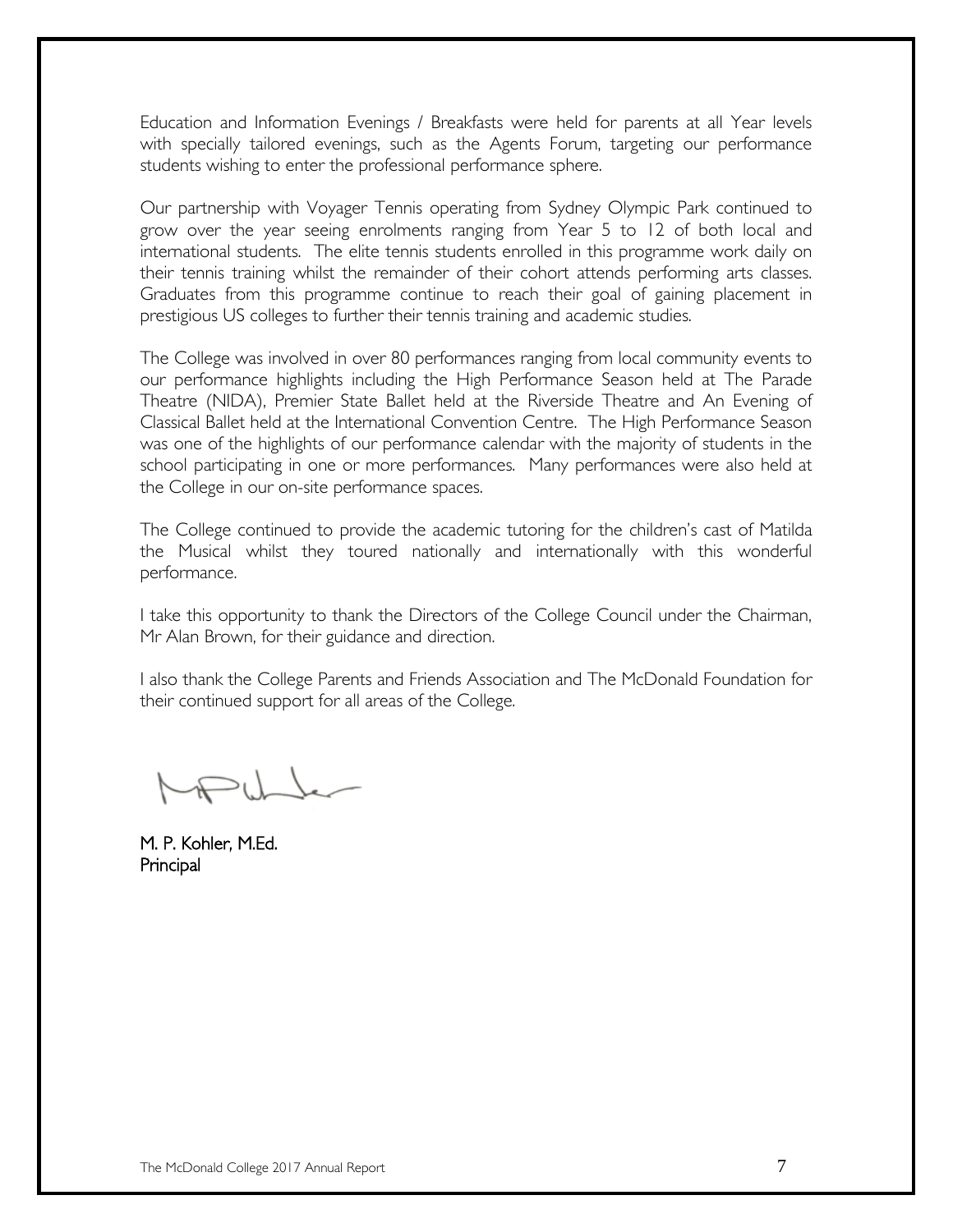### Message from Student Prefect and Student Representative Body

In 2017 the student leadership body comprised of:

- College Captain
- College Vice Captain
- Sports Captain
- Junior School Captains (2)
- Senior Prefects (from Year II and Year 12)
- Secondary House Captains and Vice Captains
	- o Performing Arts Captains
	- o Tennis Captain
	- o Board House Council
- Junior School House Captains and Vice Captains from Years 5 6
- Student Representative Council (Student representatives from each Pastoral Care Class – Junior School)

Our student leaders represented the College at a number of events including the ANZAC Day Dawn Service in Hyde Park and several interschool leadership exchanges. Secondary school volunteers assisted at the Junior School Swimming Carnival by participating with the younger students.

The major fundraising event for 2017 was the Prefect's Concert held in March that was enjoyed by the students and audience alike. Money raised on the evening was donated to the 'Dress for Success' foundation to assist in providing women with clothing and their personal presentation when applying for jobs.

The SRC organised a number of events for students that raised funds for the: Heart Foundation, Year 10 Formal, and the Red Shield Appeal amongst others. Students and their families were encouraged to donate to the Christmas Hamper Appeal for the Exodus Foundation.

Prefect & SRC Body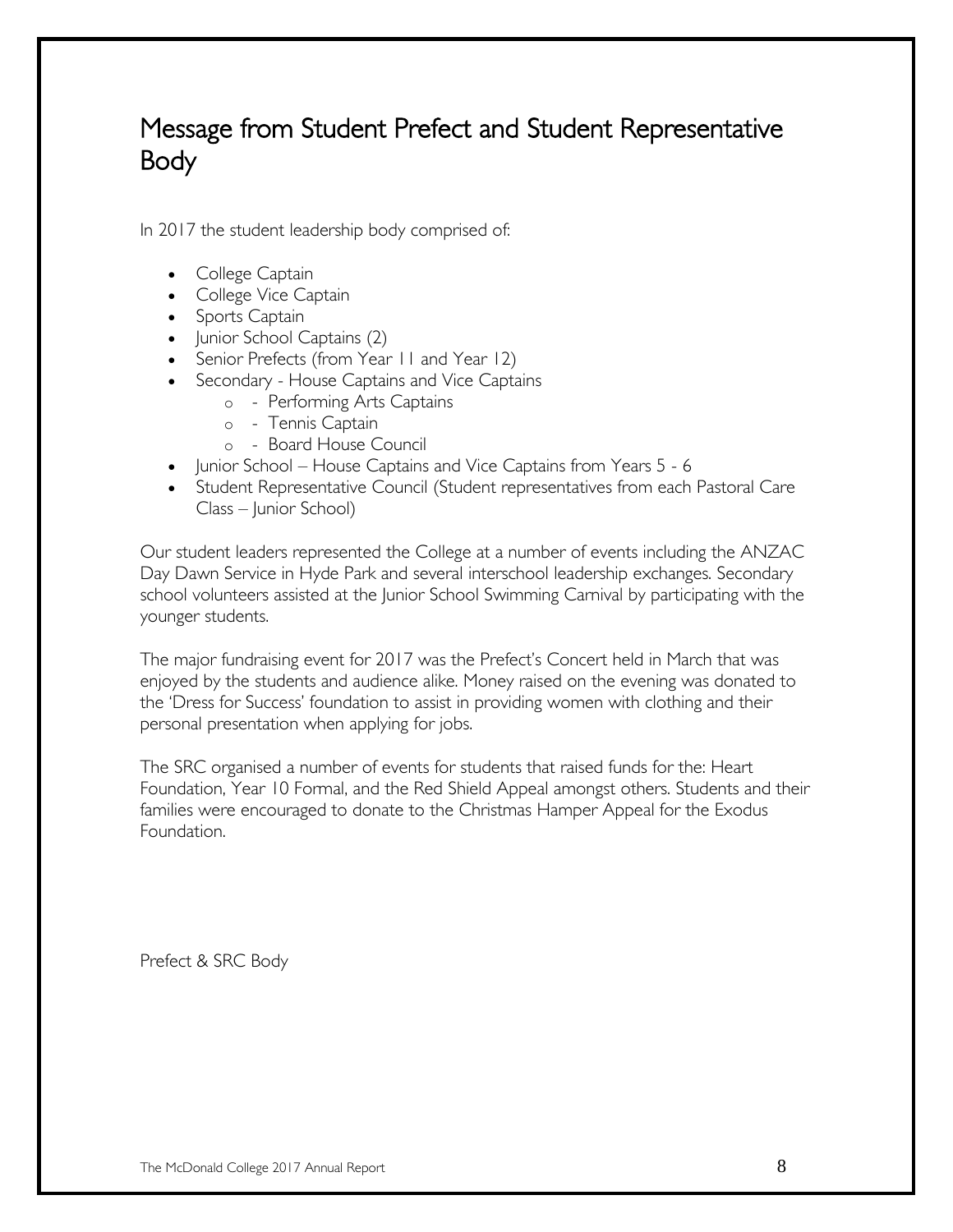### Theme 2:

# Contextual Information about the College and characteristics of the student body

The McDonald College, established in 1984, is Australia's only independent, co-educational, non-denominational school from Year 3 to Year 12 that integrates excellence in performance (performing arts, tennis, and technical production) and academic studies to the NSW Higher School Certificate. Located in North Strathfield, the College is academically comprehensive, dedicates up to 2 hours per day for performance training and provides boarding for up to 43 girls from Year 7 to Year 12.

The College specialises in elite performance, creativity and personal fulfilment through a rigorous academic programme integrated with an intensive daily performance training covering the following performance genres:

Acting Classical Ballet **Dance** Music Musical Theatre Tennis Technical Production Golf (limited programme)

Our philosophy is to provide daily professional performance training whilst maintaining the highest standards of academic education thus allowing students the opportunity to keep all their options beyond school open. Academic extension and acceleration opportunities are available to suitable students and those with special needs are catered for individually and/or through in-class support.

A comprehensive performing arts programme is also available after school hours to College students as well as the broader community.

The College is extremely proud of its achievements; combining performance with academic education. Our academic achievements in external examinations such as NAPLAN and the HSC are consistently above the State average. The College placed 55<sup>th</sup> in the State in the 2017 HSC results as reported by Better Education.

These outstanding results are often achieved in tandem with students' professional performance and sporting commitments.

Our dedicated staff is passionate and highly skilled in developing and nurturing our students' potential, ability and interest. The College motto, 'Striving for Excellence and Quality in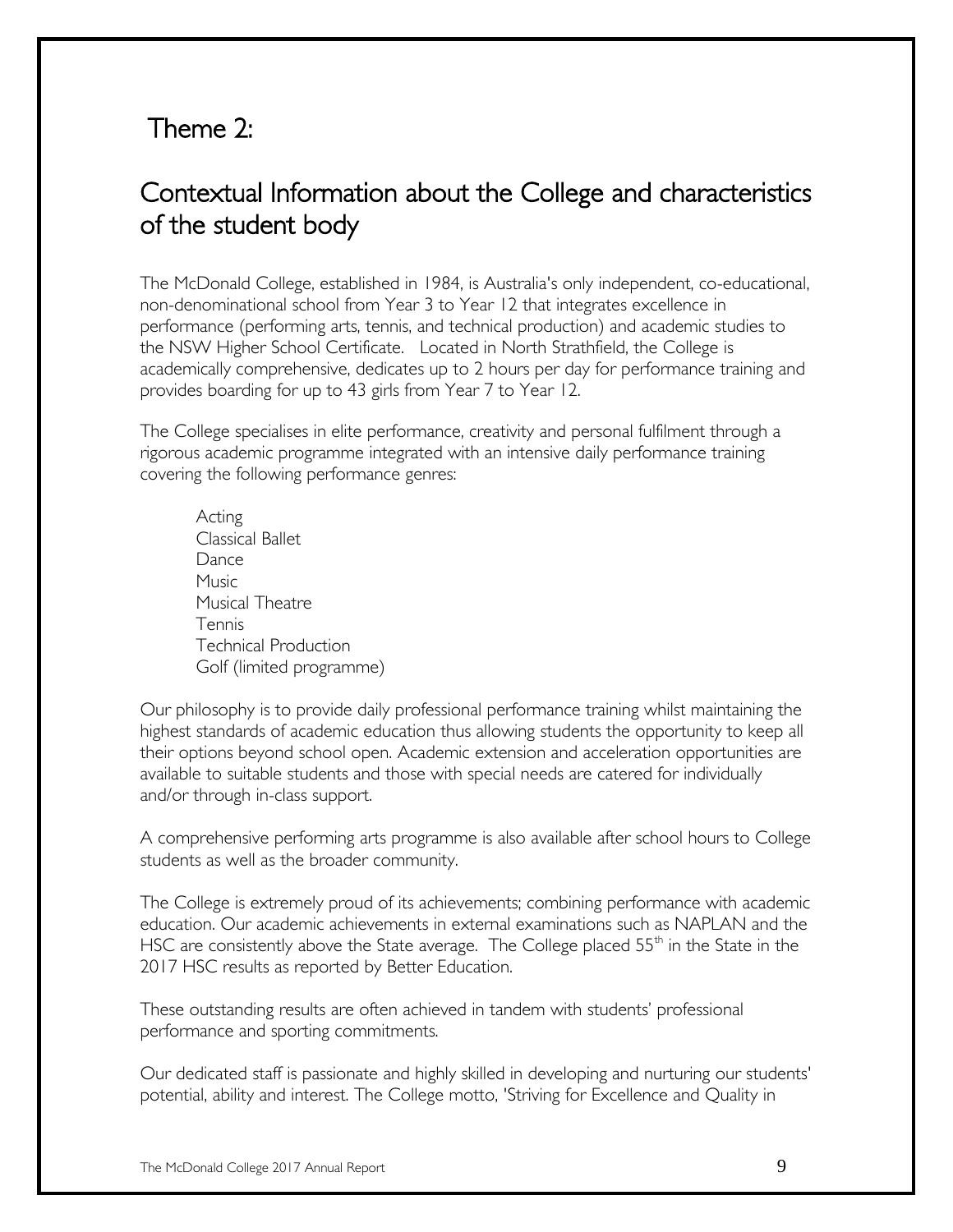Performance', underpins our caring and tolerant environment; where creativity, selfdiscipline, passion, lateral thinking, self-esteem and academic, artistic, performance and sporting achievements are celebrated and encouraged.

Our graduates are sought after globally as performing artists, in corporate and creative industries and institutions and in educational, medical and legal realms. They are confident communicators with a creative and lateral view of the world beyond school making them ideal for innovation led industries of the future.

The McDonald College - A benchmark for national and international excellence and innovation in academic, performance and sporting studies to students of the 21st century; where excellence in performance begins; where individual gifts and talents are our priority; and where students love coming to school each day.

www.mcdonald.nsw.edu.au School website link

School statement from My School website http://www.myschool.edu.au

### Characteristics of the Student Body

http://www.myschool.edu.au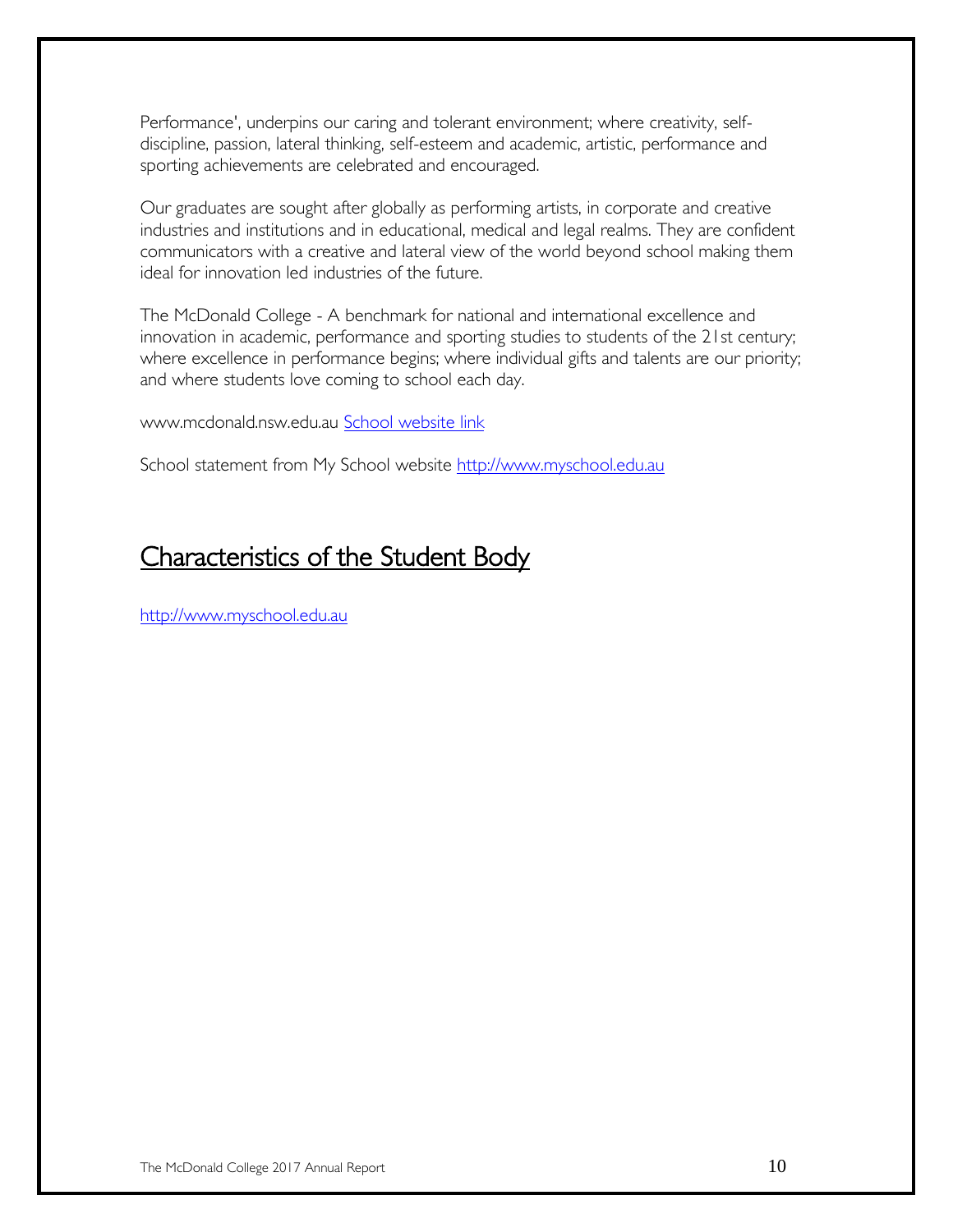# Theme 3:

# Student outcomes in Standardised National Literacy and Numeracy Testing

NAPLAN RESULTS 2017 Performance on NAPLAN is documented on the My School website:

http://www.myschool.edu.au/

M. Contos Director of Curriculum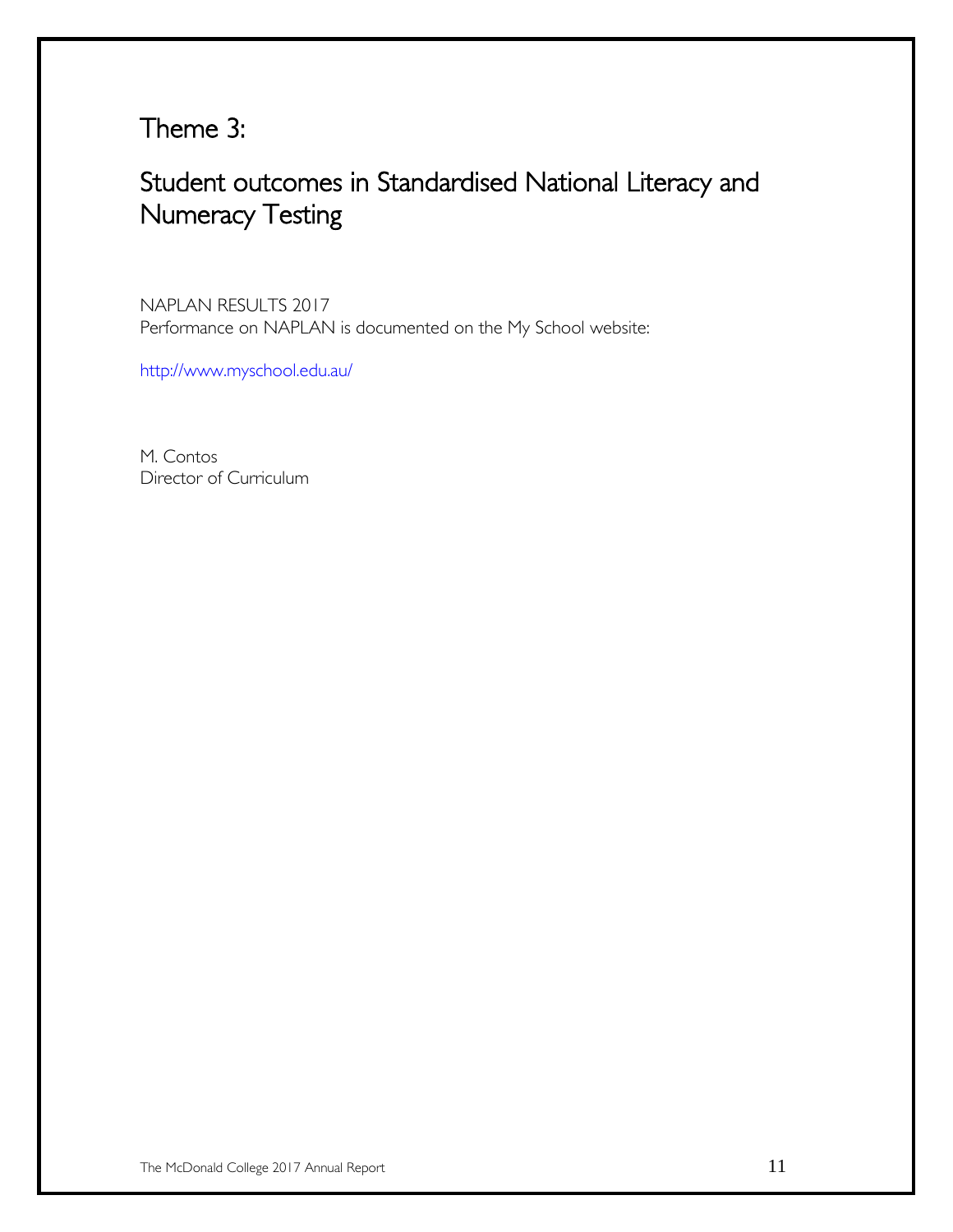# Theme 4: Senior Secondary Outcomes (student achievement)

### RECORDS OF SCHOOL ACHIEVEMENT

Records of School Achievement are awarded to students who do not complete Stage 6 studies and qualify for the Higher School Certificate for reasons such as entering the workforce or engaging in vocational studies.

In 2017, a total of two students were granted a Record of School Achievement. One student was in Year 10 and one in Year 11. 97% of Year 12 students achieved a Higher School Certificate.

### HIGHER SCHOOL CERTIFICATE

Approximately 77 000 students sat for the Higher School Certificate in 2017. At The McDonald College, 30 students from Year 12 and 1 accelerated student from Year 11, sat the Higher School Certificate examinations.

- 16 different courses offered to students at The McDonald College
- Students scored ABOVE the state averages for Bands 4-6 in 13 out of the 16 courses

| <b>Subject</b>               | <b>School</b> (Bands 4-6) | State (Bands 4-6) |
|------------------------------|---------------------------|-------------------|
| <b>Biology</b>               | 89%                       | 68%               |
| <b>Business Studies</b>      | 82%                       | 65%               |
| Chemistry                    | 75%                       | 71%               |
| Dance                        | 100%                      | 82%               |
| Design and Technology        | 100%                      | 77%               |
| Drama                        | 91%                       | 84%               |
| <b>English Standard</b>      | 36%                       | 55%               |
| <b>English Advanced</b>      | 100%                      | 92%               |
| <b>Mathematics</b>           | 100%                      | 75%               |
| <b>Mathematics General 2</b> | 67%                       | 50%               |
| <b>Modern History</b>        | 100%                      | 71%               |
| Music 1                      | 89%                       | 89%               |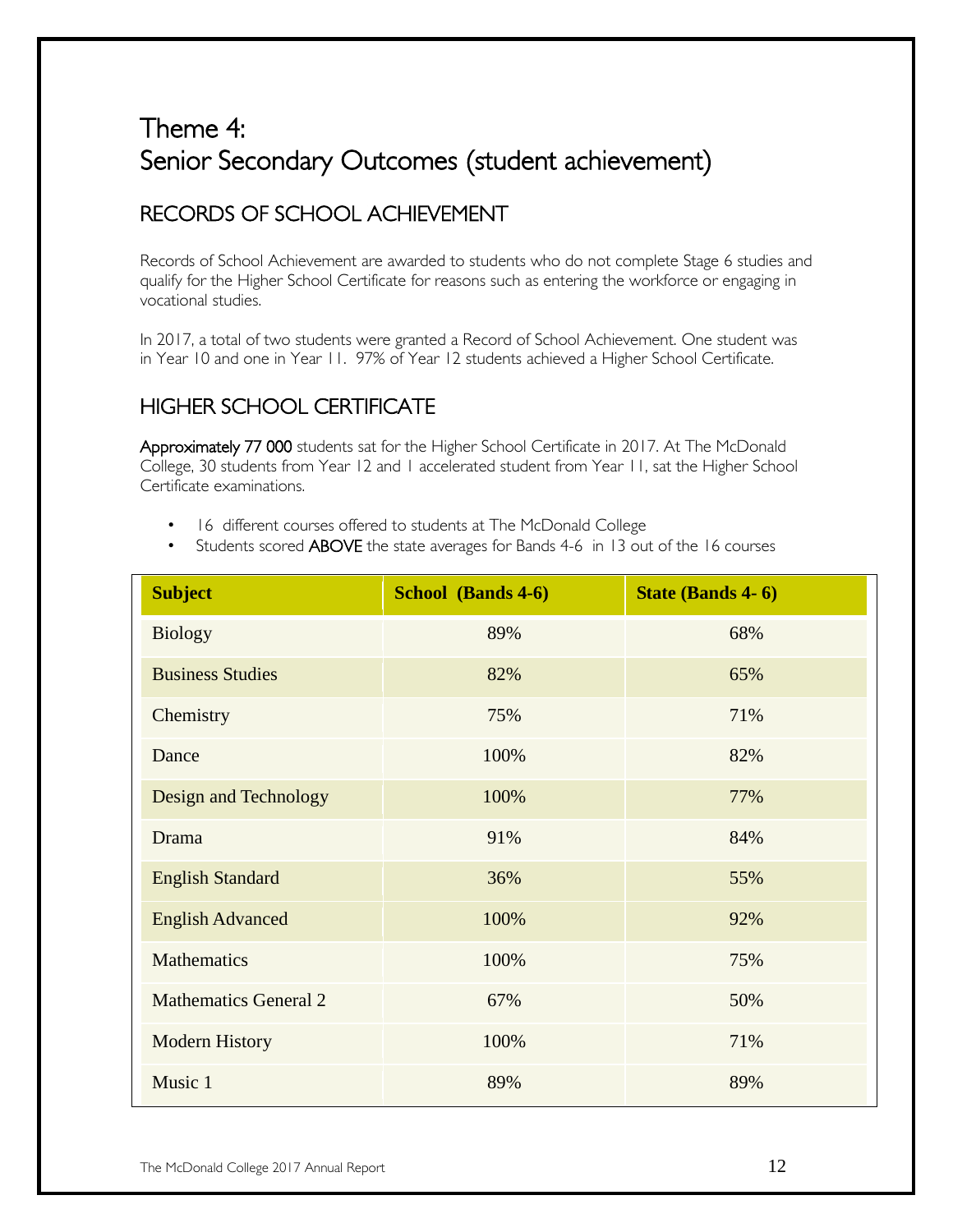| Music 2            | 100% | 100% |
|--------------------|------|------|
| <b>PDHPE</b>       | 60%  | 59%  |
| <b>Visual Arts</b> | 100% | 91%  |

|                         | College Average<br>(Bands E4, E3) | State Average<br>(Bands E4,E3) |
|-------------------------|-----------------------------------|--------------------------------|
| Extension   English     | 100%                              | 98%                            |
| Extension 2 English     | 100%                              | 78%                            |
| Extension   Mathematics | 100%                              | 82%                            |
| Extension 2 Mathematics | 50%                               | 88%                            |

Distance Education Courses studied: 2 unit Chinese Literature, Japanese Extension, 2 unit Japanese Continuers, 2 unit Media, 2 unit Hospitality

#### 2012-2017 Comparison of HSC results

Improvements occurred in many subjects. Most subjects scored very similar averages when compared to 2012 -2017 showing that the high standard is maintained at the College from year to year.

The following lists some of The McDonald College averages to support the above statement:

|                          | 2017 Bands<br>4, 5, 6 | 2016 Bands<br>4, 5, 6 | 2015 Bands<br>4, 5, 6 | 2014 Bands<br>4, 5, 6 | 2013 Bands<br>4, 5, 6 | 2012 Bands<br>4, 5, 6 |
|--------------------------|-----------------------|-----------------------|-----------------------|-----------------------|-----------------------|-----------------------|
| <b>Business Studies</b>  | 82%                   | 91%                   | 92%                   | 100%                  | 81%                   | 70%                   |
| Dance                    | 100%                  | 100%                  | 100%                  | 100%                  | 100%                  | 70%                   |
| Design and<br>Technology | $100\%$               | 1008                  | 92%                   | 100%                  | 64%                   | 91%                   |
| Drama                    | 91%                   | 100%                  | 92%                   | 92%                   | 89%                   | 80%                   |
| English Advanced         | 100%                  | 100%                  | 94%                   | 88%                   | 100%                  | 94%                   |
| English Standard         | 36%                   | 78%                   | 53%                   | 54%                   | 21%                   | 58%                   |
| Mathematics              | 100%                  | 75%                   | 80%                   | $100\%$               | 100%                  | 88%                   |
| Music I                  | 89%                   | 100%                  | 94%                   | 100%                  | 100%                  | 100%                  |
| Visual Arts              | 100%                  | 100%                  | 100%                  | 100%                  | 95%                   | 100%                  |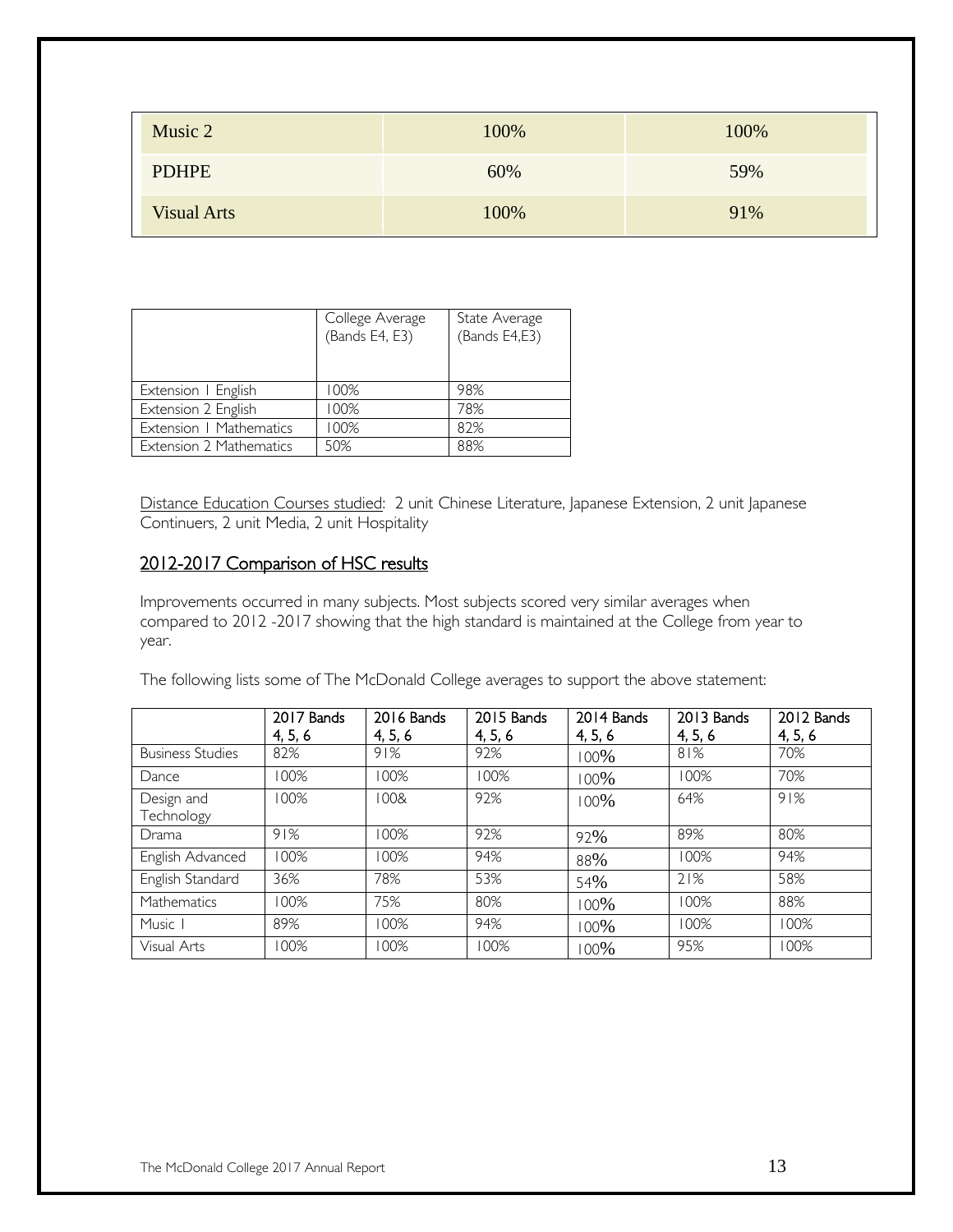#### Highlights of the 2017 HSC - BAND 6 only

|                         | Band 6 School | Band 6 State |
|-------------------------|---------------|--------------|
| Biology                 | 44%           | 12%          |
| <b>Business</b>         | 18%           | 8%           |
| Dance                   | 29%           | 13%          |
| Design and Technology   | 13%           | 11%          |
| English Extension 2     | 50%           | 21%          |
| Mathematics Extension 2 | 50%           | 34%          |
| Mathematics General 2   | 11%           | 7%           |
| Modern History          | 33%           | 9%           |
| Music I                 | 33%           | 20%          |
| Music 2                 | 80%           | 37%          |
| <b>PDHPE</b>            | 60%           | 9%           |
| Visual Arts             | 71%           | 13%          |

#### Internal Grade Allocation - School Certificate 2017

|                  | Total<br>Number of<br><b>Students</b> |     | B   |     |     |    |
|------------------|---------------------------------------|-----|-----|-----|-----|----|
| English          | 38                                    | 0%  | 32% | 47% | 10% | 0% |
| Mathematics      | 38                                    | 10% | 46% | 26% | 18% | 0% |
| Science          | 38                                    | 6%  | 24% | 47% | 10% | 3% |
| History          | 38                                    | 1%  | 26% | 50% | 10% | 3% |
| <u>Geography</u> | 38                                    | 1%  | 37% | 42% | 10% | 0% |

#### NAPLAN RESULTS 2017

Performance on NAPLAN is documented on the My School website:

<http://www.myschool.edu.au/>

[http://www.myschool.edu.au/Main.aspx?PageId=0&SDRSchoolId=NSWI00299\\_9447&DEE](http://www.myschool.edu.au/Main.aspx?PageId=0&SDRSchoolId=NSWI00299_9447&DEEWRId=4222&CalendarYear=2009) [WRId=4222&CalendarYear=2009](http://www.myschool.edu.au/Main.aspx?PageId=0&SDRSchoolId=NSWI00299_9447&DEEWRId=4222&CalendarYear=2009)

#### Senior Secondary Outcomes

Enrolments in vocational courses are documented on the My School website:

<http://www.myschool.edu.au/>

M.Contos Director of Curriculum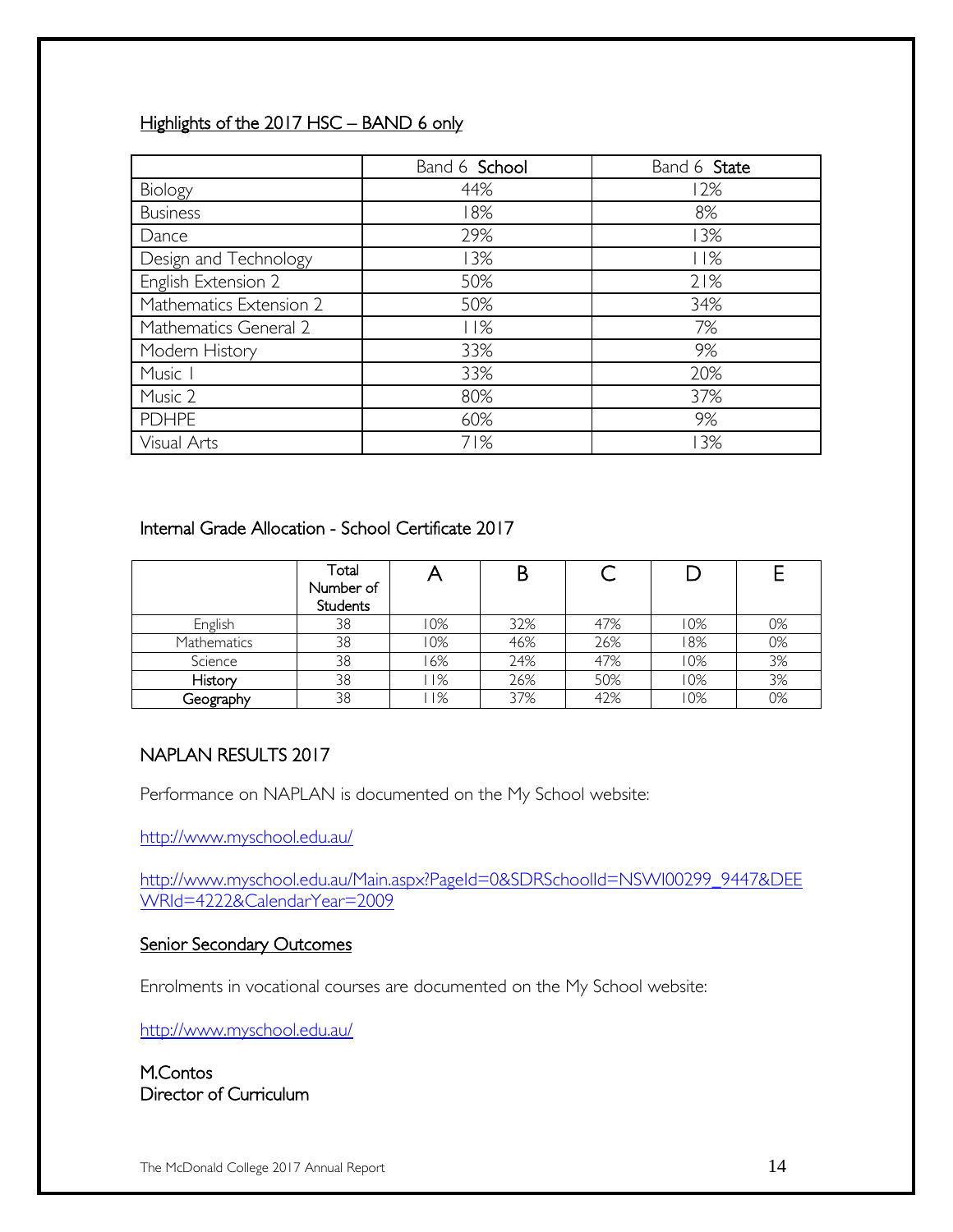# Theme 5: Teacher Qualifications and Professional Learning

#### Professional Learning

All the teaching staff participated in professional development on the College development days throughout the year including:

- Microsoft One Note
- Child Protection (on line)
- First Aid Training
- Managing Parent Expectations
- Educator Impact 360° Student/Teacher Feedback

In addition, the following professional development activities were undertaken by staff throughout 2017.

#### Teacher Qualifications and Professional Learning

|                    | Professional Learning Activities                                                  | Number of<br>Courses | Number of<br>Teachers<br>Attended |
|--------------------|-----------------------------------------------------------------------------------|----------------------|-----------------------------------|
| Mathematics        | Assessment For, As and Of Learning In Mathematics<br>K-6                          |                      | 2                                 |
| $\overline{CT}$    | How to use the program 'Scratch' in the classroom                                 |                      | $\mathcal{L}$                     |
| Counselling        | Treatment of sleep and emotional disorders in<br>children, adolescents and adults |                      |                                   |
| Counselling        | Let's Get Real - AIS School Counsellor's 21st Annual<br>Conference                |                      |                                   |
| Counselling        | School Refusal                                                                    |                      |                                   |
| Counselling        | Law for School Counsellors                                                        |                      |                                   |
| Learning Support   | MultiLit Word Attack Skills - Extension                                           |                      | $\mathcal{D}$                     |
| Leadership/General | Child Protection Investigation                                                    |                      |                                   |
| Visual Art         | Deux Ex Photos Photomedia Conference                                              |                      |                                   |
| Music              | Daytime 2017 - A Day of Technology in Music<br>Education                          |                      | $\mathcal{D}$                     |
| Drama              | AIS Drama Conference – The Project                                                |                      | $\mathcal{D}$                     |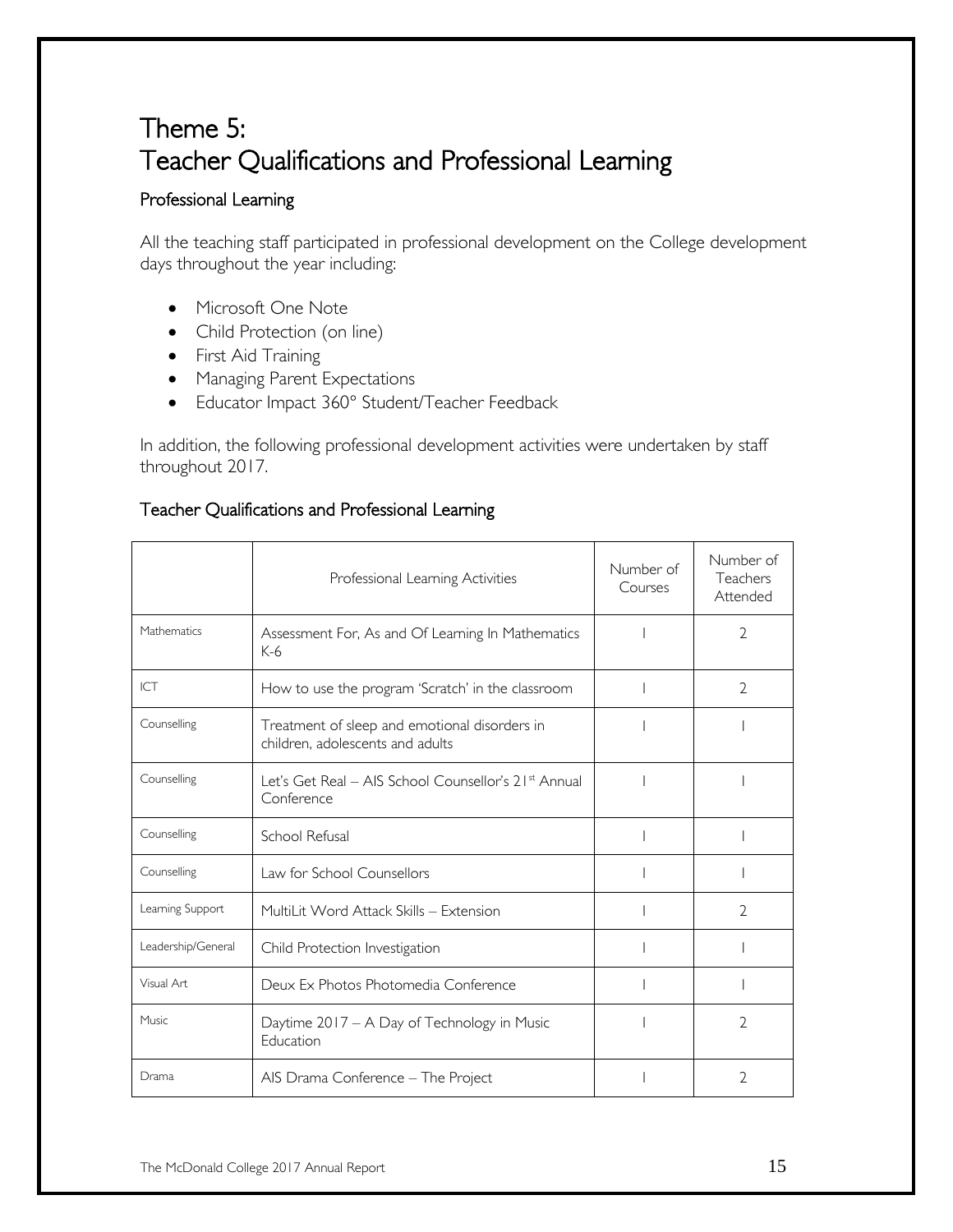| Learning Support                                                                                           | Disability Provision Workshop                                            |                          | 2              |
|------------------------------------------------------------------------------------------------------------|--------------------------------------------------------------------------|--------------------------|----------------|
| Leadership/General                                                                                         | Mindbrain Education Conference                                           |                          | 2              |
| Leadership/General                                                                                         | NCCD Making Consistent Teacher Judgements                                | L                        | 2              |
| Learning Support                                                                                           | Personalised Learning Processes for Aboriginal<br>Students Online Module |                          |                |
| Leadership/General                                                                                         | School Self Assessment: The First Step in School<br>Improvement Planning | $\overline{\phantom{a}}$ | $\overline{1}$ |
| Leadership/General                                                                                         | Empowering Children to Protect Themselves                                | $\overline{1}$           | $\mathbf{I}$   |
| Leadership/General                                                                                         | 21st Century Leadership Summit                                           | T                        | $\mathbf{I}$   |
| ICT                                                                                                        | Cyber Safety: Essential Awareness and<br>Understanding Online Module     | I                        |                |
| Mathematics                                                                                                | Building a Growth Mindset in Mathematics Blending<br>Learning (online)   |                          |                |
| Leadership/General<br>Governance Online Module I – Introduction to<br>School Governance                    |                                                                          | $\overline{1}$           |                |
| Leadership/General                                                                                         | Directors of Studies Conference 2017                                     |                          | ı              |
| Leadership/General                                                                                         | <b>NAPLAN Online Training</b>                                            | T                        | $\mathbf{I}$   |
| Mathematics                                                                                                | 2017 Maths Annual Conference                                             |                          | L              |
| <b>HSIE</b><br>History Teachers Association 2017 State Conference<br>$(2 \text{ days})$                    |                                                                          |                          |                |
| Science                                                                                                    | STANSW Chemistry Conference                                              | T                        | $\mathbf{I}$   |
| Science                                                                                                    | STANSW Physics Conference 2017                                           |                          | I              |
| Leadership/General<br>The Boarding School Enigma - Balancing Enterprise<br>Risk and Student Care (webinar) |                                                                          |                          | 3              |
| Michael Kaissis                                                                                            | First Aid Training (26 June 2017)                                        |                          |                |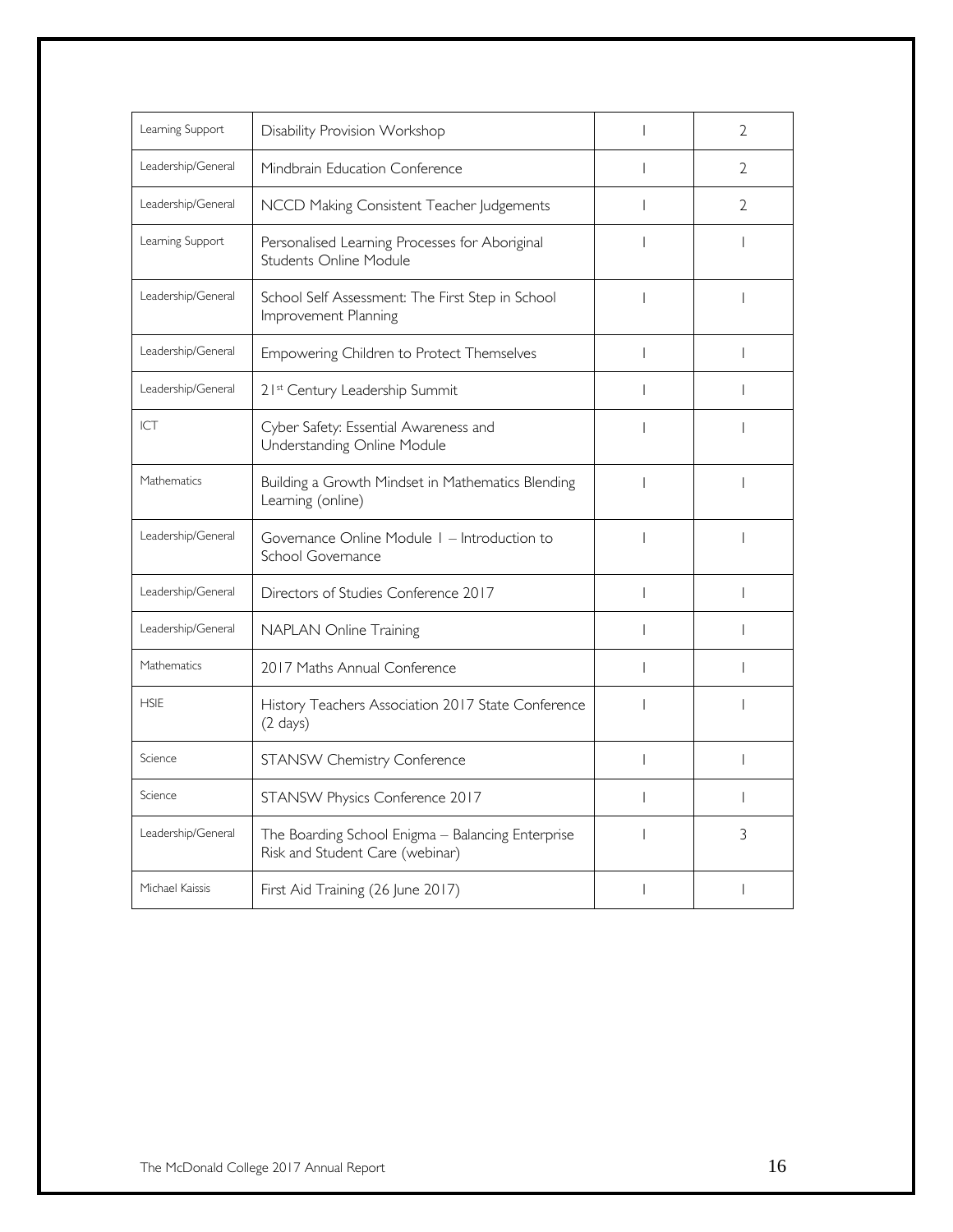### Teaching Accreditation

| Level of Accreditation                                    |  | Number of Teachers |  |
|-----------------------------------------------------------|--|--------------------|--|
| Pre-2004 teachers (accreditation not<br>required in 2017) |  | 24                 |  |
| Conditional                                               |  | $\Omega$           |  |
| Provisional                                               |  | 6                  |  |
| Proficient Teacher                                        |  | $\overline{4}$     |  |
| Total number of teachers                                  |  | 34                 |  |

Total teacher numbers are listed on the My School website:

[http://www.myschool.edu.au](http://www.myschool.edu.au/)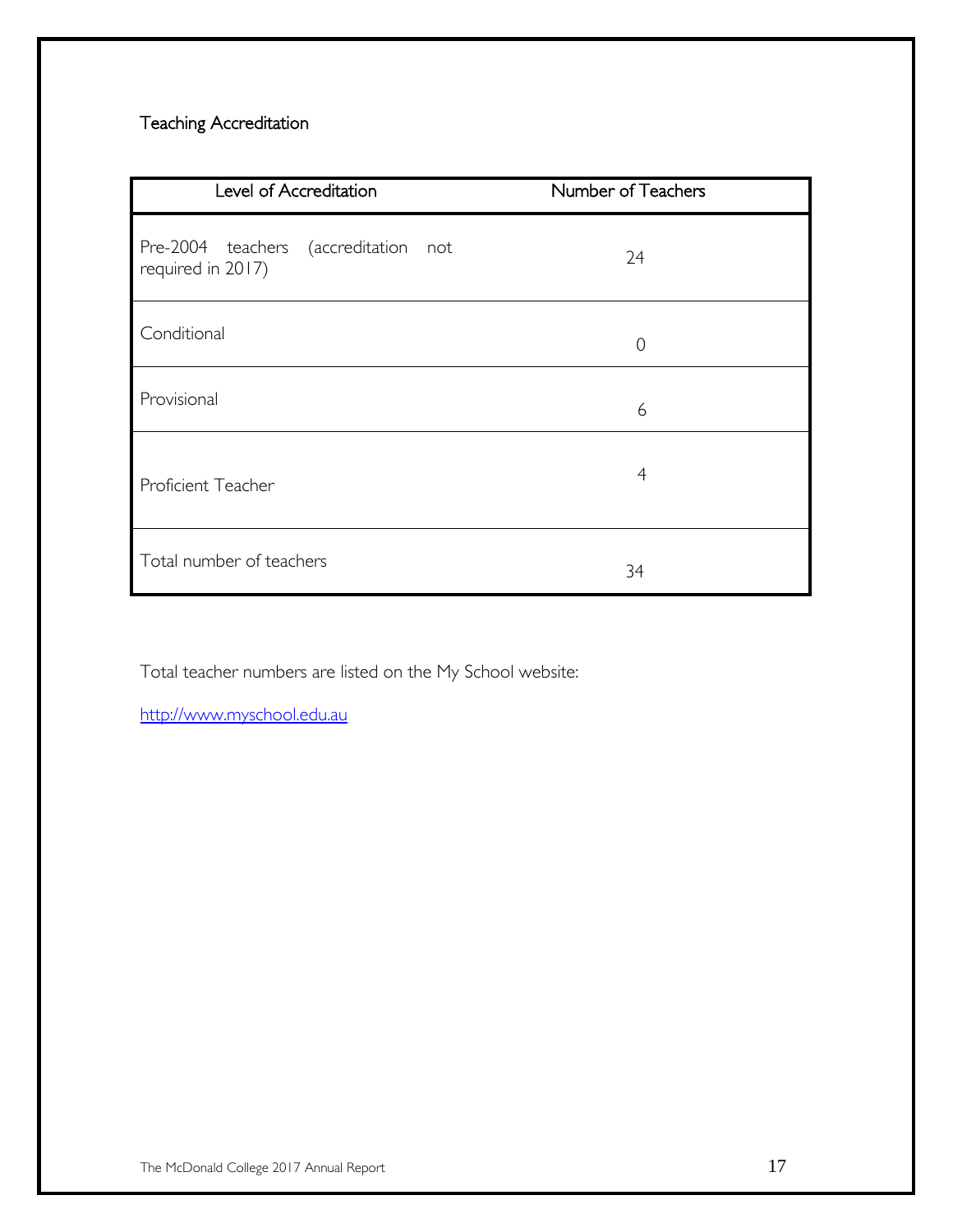# Theme 6: Workforce Composition

Workforce composition as per the My School website:

[http://www.myschool.edu.au](http://www.myschool.edu.au/)

The College workforce in 2017 did not include any Indigenous staff.

| School staff 2017                       |      |
|-----------------------------------------|------|
| Teaching Staff                          | 34   |
| Full-time equivalent teaching staff     | 26.6 |
| Non-teaching staff                      | 23   |
| Full-time equivalent non-teaching staff | 16.4 |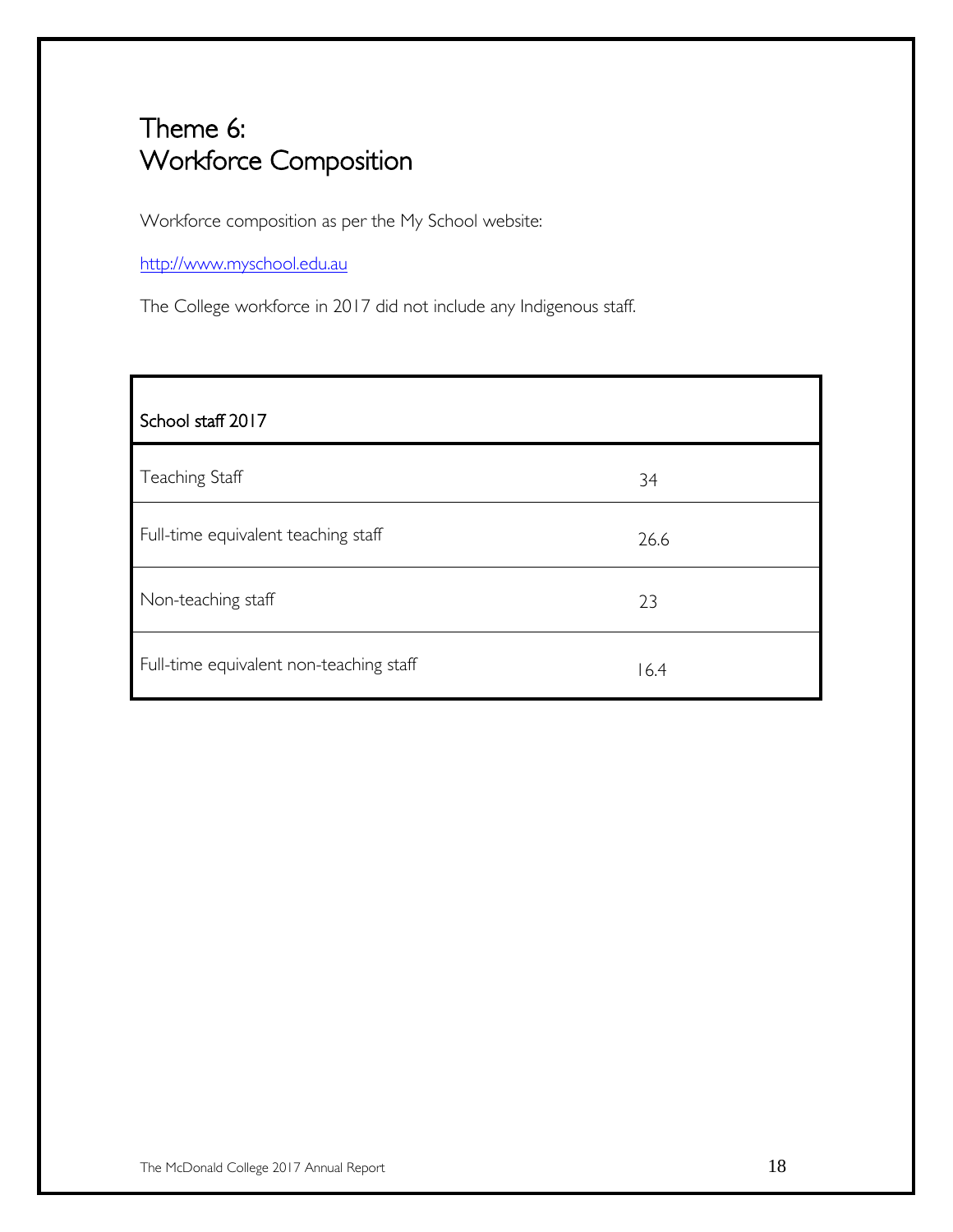# Theme 7: Student Attendance, and Retention Rates and Post-school destinations in secondary schools

#### Student attendance rates

For the whole College student attendance rates please refer to the college's data on the My Schools website: [http://www.myschool.edu.au](http://www.myschool.edu.au/)

| Year       | Attendance |
|------------|------------|
| Y03        | 97.9%      |
| <b>Y04</b> | 95.9%      |
| <b>Y05</b> | 92.4%      |
| Y06        | 93.0%      |
| <b>Y07</b> | 94.1%      |
| <b>Y08</b> | 94.6%      |
| Y09        | 92.5%      |
| Y10        | 90.1%      |
| Y          | 87.3%      |
| Y12        | 93.3%      |

### 2017 Student Attendance Rate

| Average | ч |
|---------|---|
|---------|---|

#### Management of Student Non Attendance

The College Attendance Policy – Students - outlines the management of student nonattendance. Unexplained absences from the College are followed up in an appropriate manner with the student and parent or guardian. The College sends an SMS or telephones parents of students who are absent on the day of the absence. Parents are required to provide a written explanation for each absence and they are followed up if this is not provided in a timely fashion. Absences are monitored, and parent and student conferences are held to resolve any non-attendance.

All student absences are recorded in our database and are available for staff.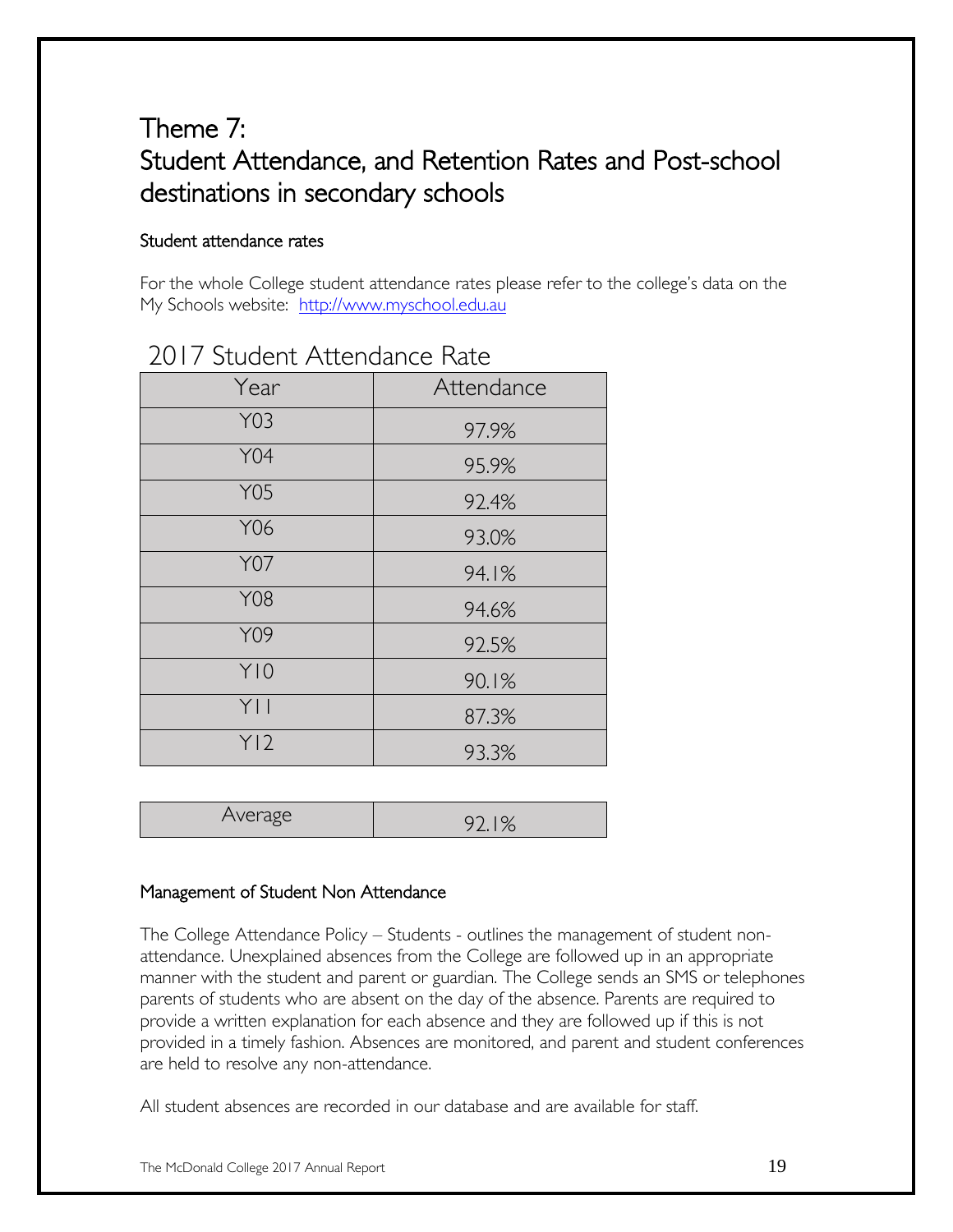Mandatory reporting procedures apply where absences are extended, or the student is considered at risk.

### Retention rates and Post-School destinations in Secondary Schools

Fifty-four (54%) percent of the 2015 Year 10 cohort completed Year 12 in 2017 at the College. Based on the information provided when students left the College t the end of Year 10 it was to follow the pathways as below:

Vocational Training (performing arts eg Australian or Internationals Ballet Schools) 14% Other secondary schools 30% Other 2%

Our 2017 Graduates continued on to University, TAFE, professional performing arts engagements, further education or pursued full-time employment or a gap year. University offers made to the Class of '17 included but not limited to:

B Arts, B Business, B Creative Arts, B Music, B Technology and Innovation, B Music/B Sound Design, B Laws, B Human Resources, B Arts (International Studies). B Arts and Advanced Studies, B Education

S Owen Business Manager

M Contos Director of Curriculum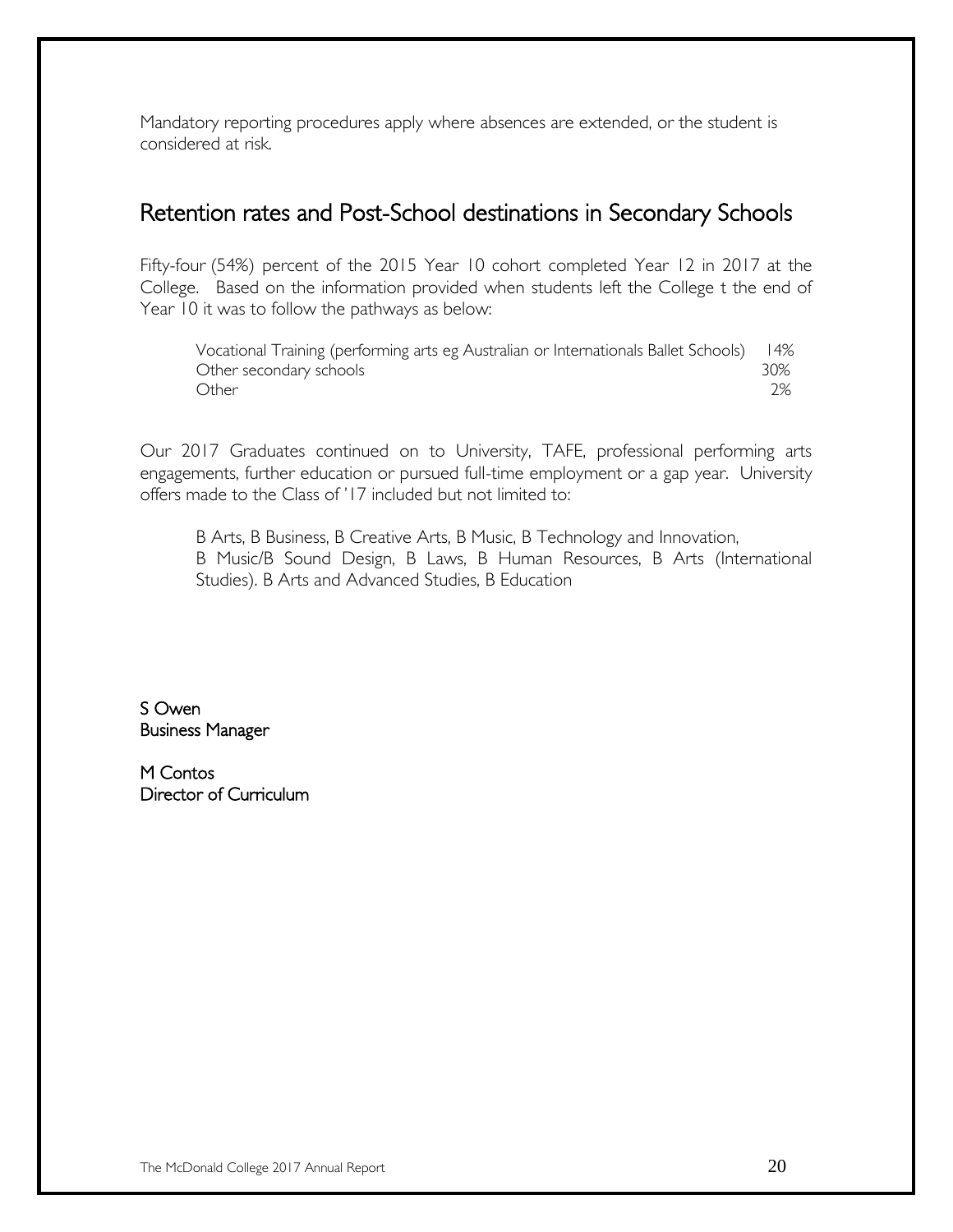### Theme 8: Enrolment Policies

### Enrolment Policy

#### INTRODUCTION

### Enrolment Policy

The McDonald College is a Primary to Year 12 school catering in particular for children who are gifted in performance, whether in one or more of the performing arts or in sport and wish to integrate their passion for performance with a rigorous academic education. The College takes girl boarders from Year  $7 - 12$ . Children attending the school must commit to a regimen of one and a half hours (primary) or two hours (secondary) training daily in their area of specialty. Subject to these constraints arising from the College's unique special studies programme, the College is open to accept boys and girls of all races and creeds. While the College does not suit all children, there is no reason in principle that children with disabilities cannot be eligible to enrol. Indeed, the College has since its inception enrolled a number of students with disabilities.

This policy gives guidance on enrolment criteria and procedures to those within the College community and to those contemplating enrolment. While the policy is as comprehensive as possible, there will inevitably be some situations which are not specifically covered. In such instances, it is the Principal's responsibility to decide the appropriate course to take in the circumstances.

#### LEGISLATIVE FRAMEWORK

*Disability Discrimination Act Disability Standards for Education Race Discrimination Act Anti-Discrimination Act* 

These Acts and Standards make it unlawful to discriminate against a person on the grounds of their disability or race by refusing to enrol them at the College. The College is committed to fulfilling its obligations under the law in this Enrolment Policy.

#### **DEFINITIONS**

Throughout this policy, unless the context requires otherwise: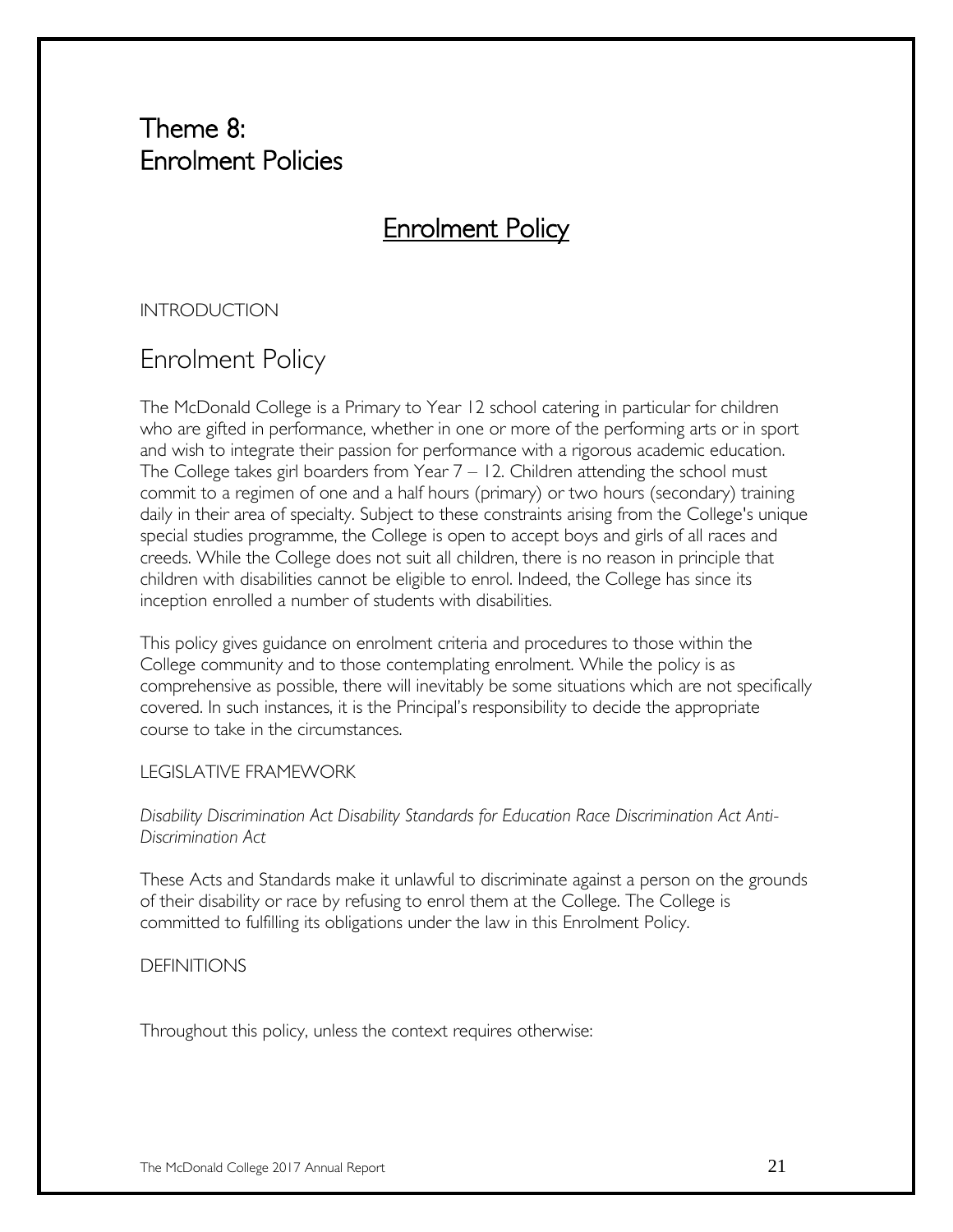parents, includes guardians or any other person who has applied to have a child entered on the waiting list or enrolled at the College and, where the child has only one parent, means that parent.

disability, in relation to a child, means:

- 1. Total or partial loss of the child's bodily or mental functions; or
- 2. Total or partial loss of a part of the body; or
- 3. The presence in the body of organisms causing disease or illness; or
- 4. The presence in the body of organisms capable of causing disease or illness; or
- 5. The malfunction, malformation or disfigurement of a part of the child's body; or
- 6. A disorder or malfunction that results in the child learning differently from a child without the disorder or malfunction; or
- 7. A disorder, illness or disease that affects a child's thought processes, perception of reality, emotions or judgment or that results in disturbed behaviour.

#### ENROLMENT PROCESS

#### New Enquiries

The Registrar will send everyone enquiring about enrolment details of the procedure for enrolment at the College including:

- A Prospectus (available electronically or in hard copy)
- A statement about the College Fees
- An Application for Registration

#### Waiting Lists

The Principal through the Registrar, is responsible for the maintenance of waiting lists for entry to the College.

Names of children will be entered on the appropriate waiting list when their parents or a parent return:

- 1. The Application for Registration;
- 2. A non-refundable Application Fee of one hundred and ten dollars (\$110) if the applicant is an Australian citizen or two hundred and fifty dollars (\$250) for an overseas applicant;
- 3. Copies of the child's last two school reports;
- 4. Copies of NAPLAN results;
- 5. Copies of certificates of achievements in the performing arts or sport, such as examinations passed or eisteddfod results;
- 6. All medical, psychological or other reports about the child in their possession or control;
- 7. Two personal references, one for the student and one for the family; and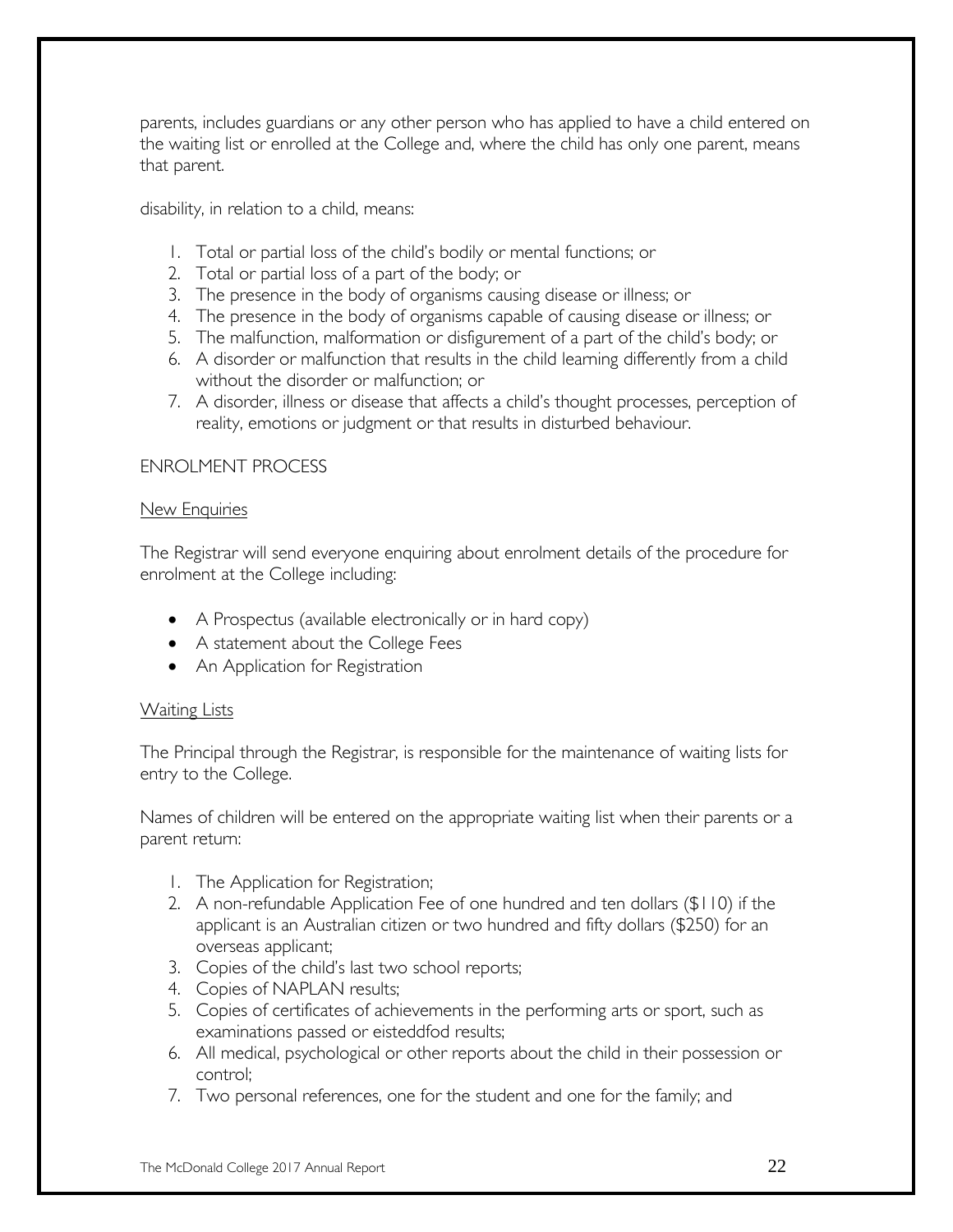8. A full length photograph in dance attire if a dancer or portrait photograph if an actor, musician or sportsperson.

Failure to provide all required information may result in the College declining to enter the child's name on the appropriate waiting list or delaying such entry, and may also result in the College declining or delaying the child's enrolment.

#### Assessment Process

The College will undertake an assessment process at some time decided by the College after a child's name has been entered on the waiting lists.

#### Interview and request for information

As part of the assessment process the College:

- 1. May arrange for a child on the waiting list to undertake a pre-enrolment test at the College; and
- 2. Will invite the parents of a child on the waiting list to attend an interview at the College with the Principal or a senior member of staff appointed by the Principal. At the interview, among other things, the College's representative will:

(a) inform the parents of their responsibility to the College in relation to fees and will ascertain their ability to afford the current fees;

(b) will seek to establish that the expectations and commitments of the parents are consistent with the vision, values, goals, policies and resources of the College.

In considering all prospective enrolments, the College may:

- 1. Ask for further information about the child, such as for the child's medical or psychological reports; and
- 2. Ask parents to authorise the Principal or her delegate to contact:

(a) the Principal of the child's previous school to confirm information pertaining to the child;

(b) any medical or other personnel considered significant for providing information pertaining to the needs of the child.

#### Unacceptable Behaviour

Where information obtained by the College suggests a profile of willful misconduct, illegal activities or strong anti-social behaviours that indicate that the child's enrolment at the College is likely to be detrimental to other students, the staff or the College,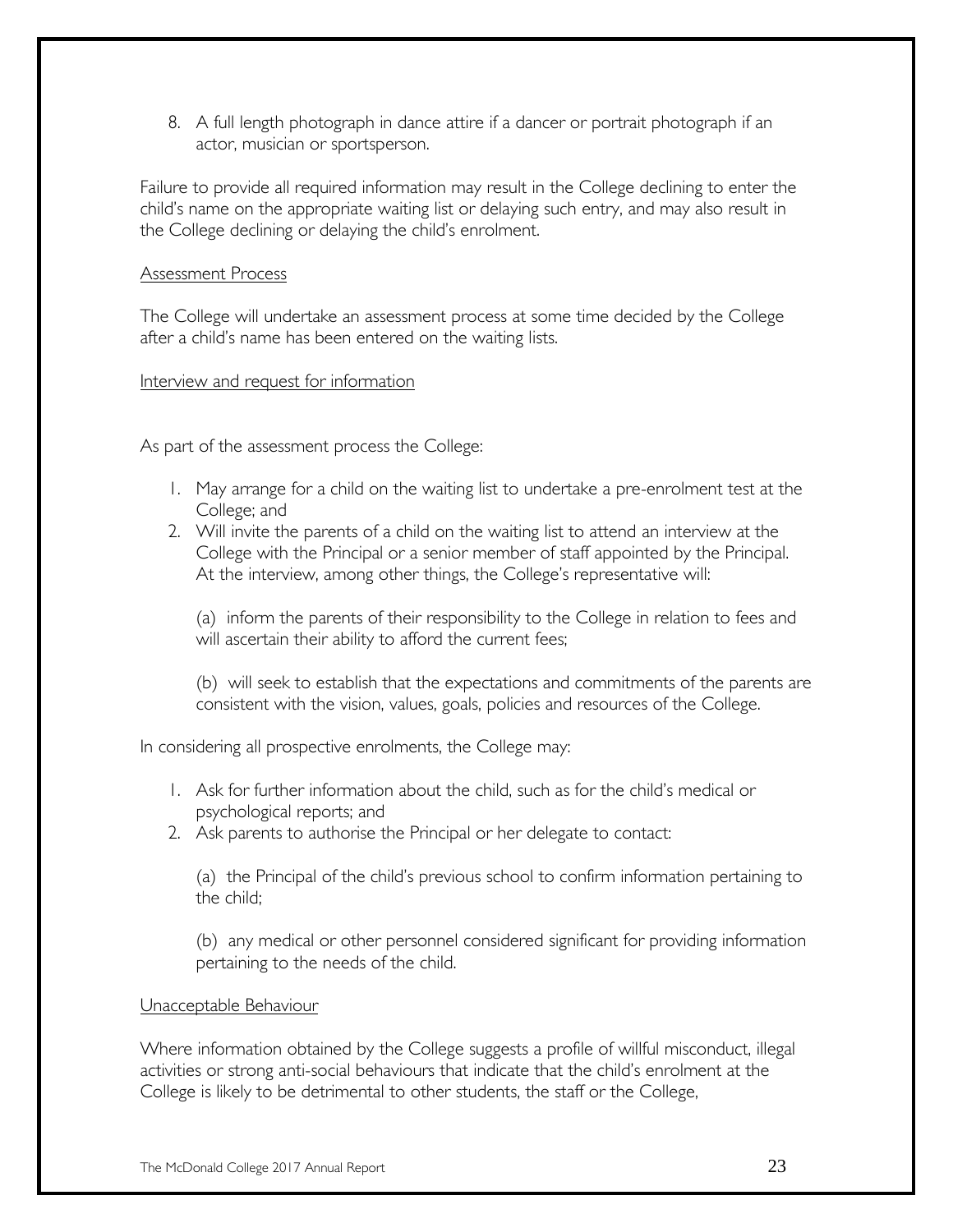notwithstanding that the child be the sibling of a current student, the Principal may decline to proceed any further with the enrolment process.

#### **Disability**

Where a child has declared education support needs or a disability or other information has come to light indicating a possible need for education support services or for some measures or actions to assist the child to participate in the College's courses or programmes or to use the College's facilities or services, the College will make an initial assessment of the child's needs. This will include consultation with the child or the child's parents. In addition, the Principal may:

- (a) require the parents to obtain medical, psychological or other reports from specialists outside the College;
- (b) obtain an independent assessment of the child.

Any assessments or reports required from non-school personnel will be at the parents' expense.

Where information obtained by the College indicates that the child has a disability, the Principal will seek to identify the exact nature of the child's needs and the strategies required to address them. Having obtained this information, the Principal will determine whether the child, if enrolled, would require some measures or actions to assist the child to participate in the College's courses or programmes or to use the College's facilities or services that are not required by students who do not have the child's disability. Where the Principal determines that the child would require some such measures or actions, the Principal will seek to identify whether those measures or actions required are reasonable in that they balance the interests of all parties affected.

In assessing whether a particular measure or action for a particular child is reasonable, the Principal will have regard to all the relevant circumstances and interests, including:

- a) the child's disability;
- b) the views of the child or the child's parents about:
	- i) whether the particular measure or action is reasonable;
	- ii) the extent to which the particular measure or action would ensure

that the child was able to participate in the College's courses or programmes or to use the College's facilities or services on the same basis as a child without the disability;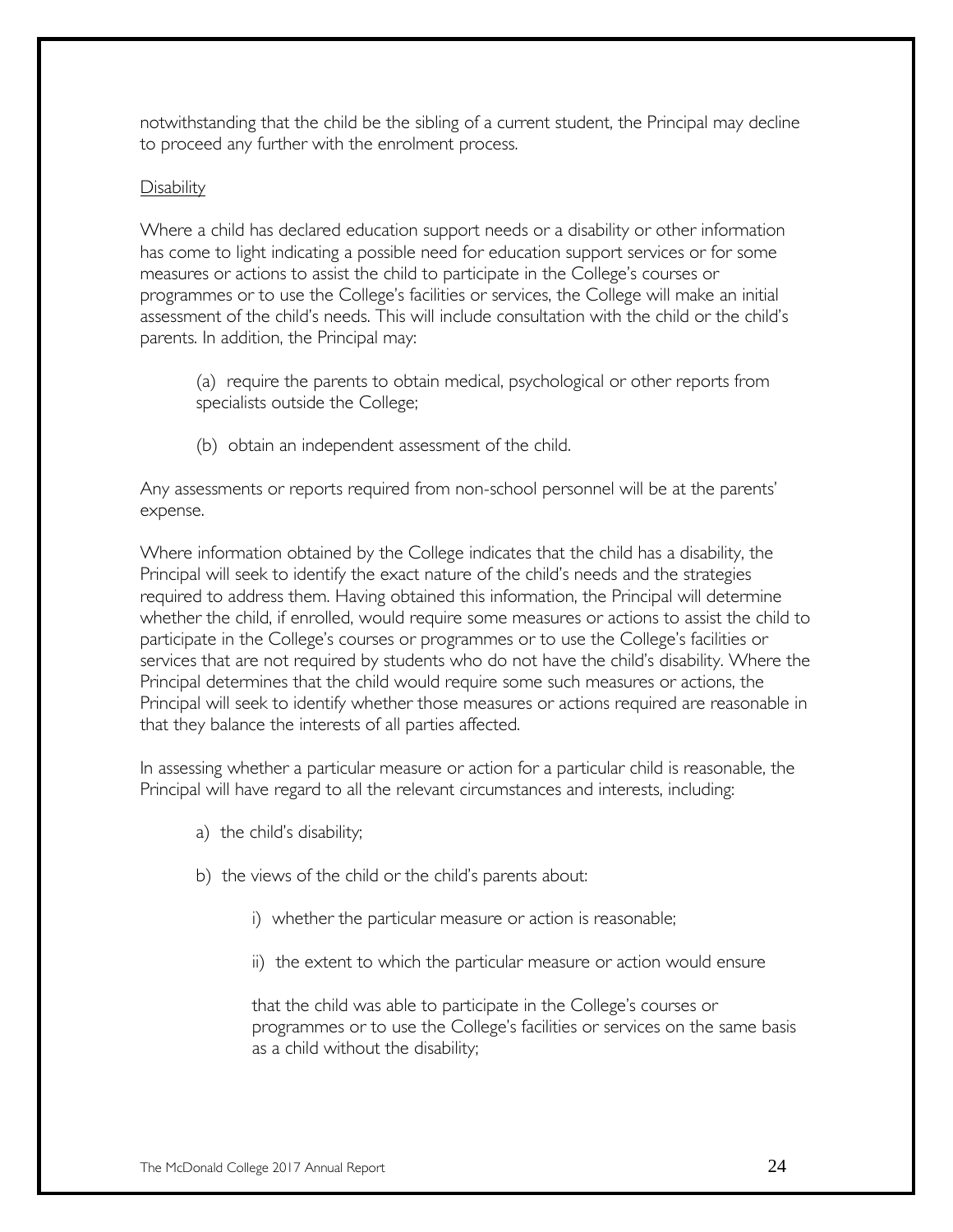c) the effect of the measure or action on the child, including the effect on the child's:

- i) ability to achieve learning outcomes; and
- ii) ability to participate in courses or programmes; and
- iii) independence;

d) the effect of the particular measure or action on anyone else affected, including the College, its staff and other students;

e) the costs and benefits of taking the particular measure or action.

The College will take measures and actions that are reasonable but will not necessarily take measures or actions that are unreasonable or that would impose unjustifiable hardship on the College. In determining whether taking the required measures or actions, even though they are reasonable, would impose unjustifiable hardship on the College, the Principal will take into account all relevant circumstances of the case, including:

(a) the nature of the benefit or detriment likely to accrue or be suffered by any persons concerned (including other students, staff, the College, the child, the family of the child, and the College community); and

(b) the effect of the disability of the child; and

(c) the College's financial circumstances and the estimated amount of expenditure required to be made by the College.

Where the Principal determines that the enrolment of the child would require the College to take unreasonable measures or actions to ensure that the child is able to participate in the College's courses or programmes, or to use the College's facilities and services, on the same basis as a student without a disability, or would cause unjustifiable hardship, the Principal may decline to offer a place at the College.

#### Failure by parents to disclose information

The College reserves the right not to offer any child a place at the College or to defer the offer of a place to any child in its discretion but particularly when the parents, having been aware of their child's specific educational needs, decline to declare those needs or to withhold relevant information pertaining to their child.

The College also reserves the right to terminate an enrolment where there are not sufficient resources to deal with a child's needs and where the parents have not declared or have withheld known information pertaining to their child's needs.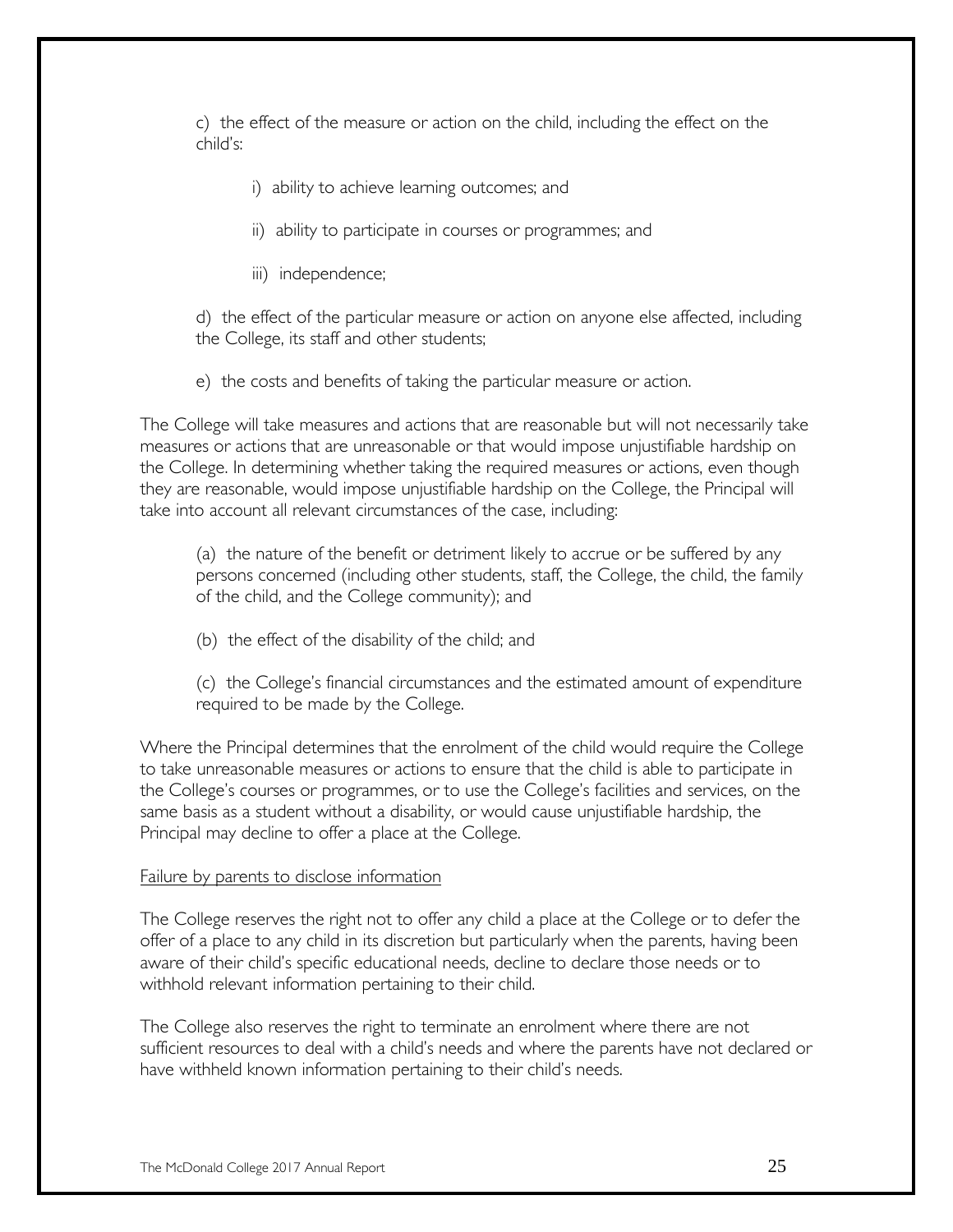#### Enrolment Offers and Acceptance

At the satisfactory conclusion of the assessment process, the College may make an offer to the parents to enrol the child. To accept the offer, the parents must in adherence with the date specified in the Letter of Offer deliver to the College:

- 1. The Acceptance Form;
- 2. The non-refundable enrolment deposit of two thousand dollars (\$2,000) for students in Years 3-10 or one thousand five hundred dollars (\$1,500) for students in Years 11-12.

Failure to reply within the required time may result in the position being re-offered where other children are waiting for entry to the College.

#### Offers for Provisional Enrolment

Where circumstances give rise to uncertainty on the part of the Principal, a provisional enrolment may be offered for a child for a set period of time.

Conditions applying to such provisional enrolment will be set out in writing. In these cases, either the parents or the Principal may terminate the enrolment with seven days' notice. In such circumstances, enrolment deposits will be refunded and College fees will be adjusted to cover the period of enrolment only. No penalties will apply.

This provision may not be applied in the case of children with a disability.

#### Holding of Class Places

Places at the College will not be held for students who are withdrawn from the College for any longer than 10 months. Should the period of intended absence be less than 10 months, places may be held subject to College fees being maintained for the period of absence and the enrolment continuing to be eligible to attract Government subsidies.

#### Continuing Enrolment

Continuing enrolment is subject to the student's adherence to school rules (see enrolment contract, pastoral care policies, code of conduct policies and behaviour management policies) and payment of all school fees.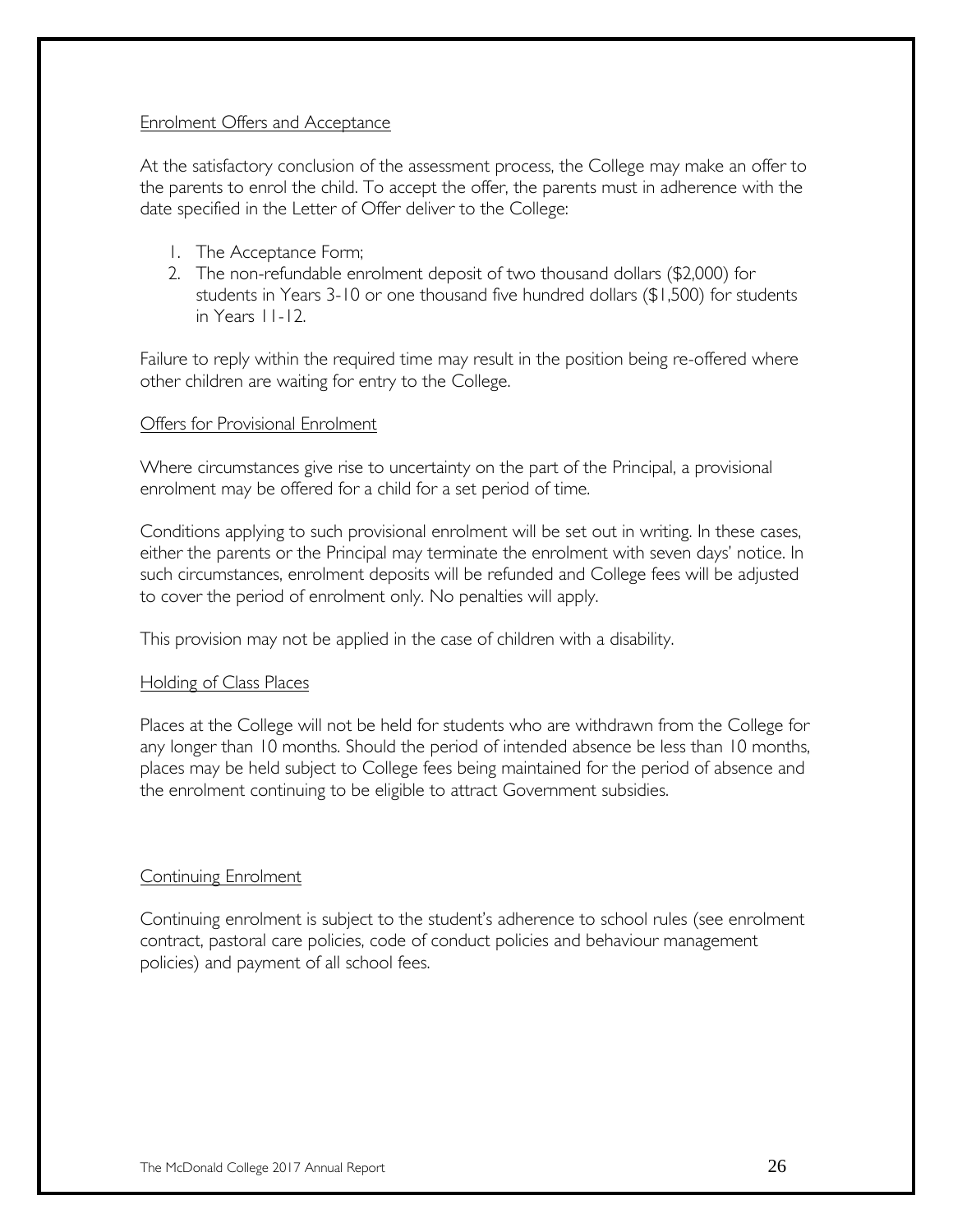### Theme 9: Other School Policies

#### Student Welfare Policies

The College seeks to provide a safe and supportive environment to support the mental, physical and emotional wellbeing of students through programs that:

- Minimise risk of harm and ensure students feel secure
- Meet the personal, social and learning needs of the students.
- Provide early intervention programs for students at risk.
- Develop a sense of self-worth and foster personal development

The following policies contribute to the College's commitment to student welfare:

- Boarding House policies and practices
- Overseas student's policy and procedures
- Strategies for improving student attendance
- Child protection
- Critical Incident
- Disability provisions
- Discrimination
- Duty of care
- Evacuation
- Excursions
- Learning enrichment
- Medical treatment for students
- Photographing and videoing students and student work
- Physical contact in lessons
- Playground supervision
- Risk management
- Social networking
- Student rights and responsibilities
- Sun safe policy
- Viewing of films

#### Anti-Bullying

The McDonald College is committed to providing all students with an environment that is safe, supportive and caring; free from intimidation of any kind. Positive interaction and cooperation are encouraged where the individual and their personal property is respected.

Students who are being bullied have the right to seek and receive help from their peers and adults. It is important that they realise that seeking such assistance is an appropriate and acceptable response.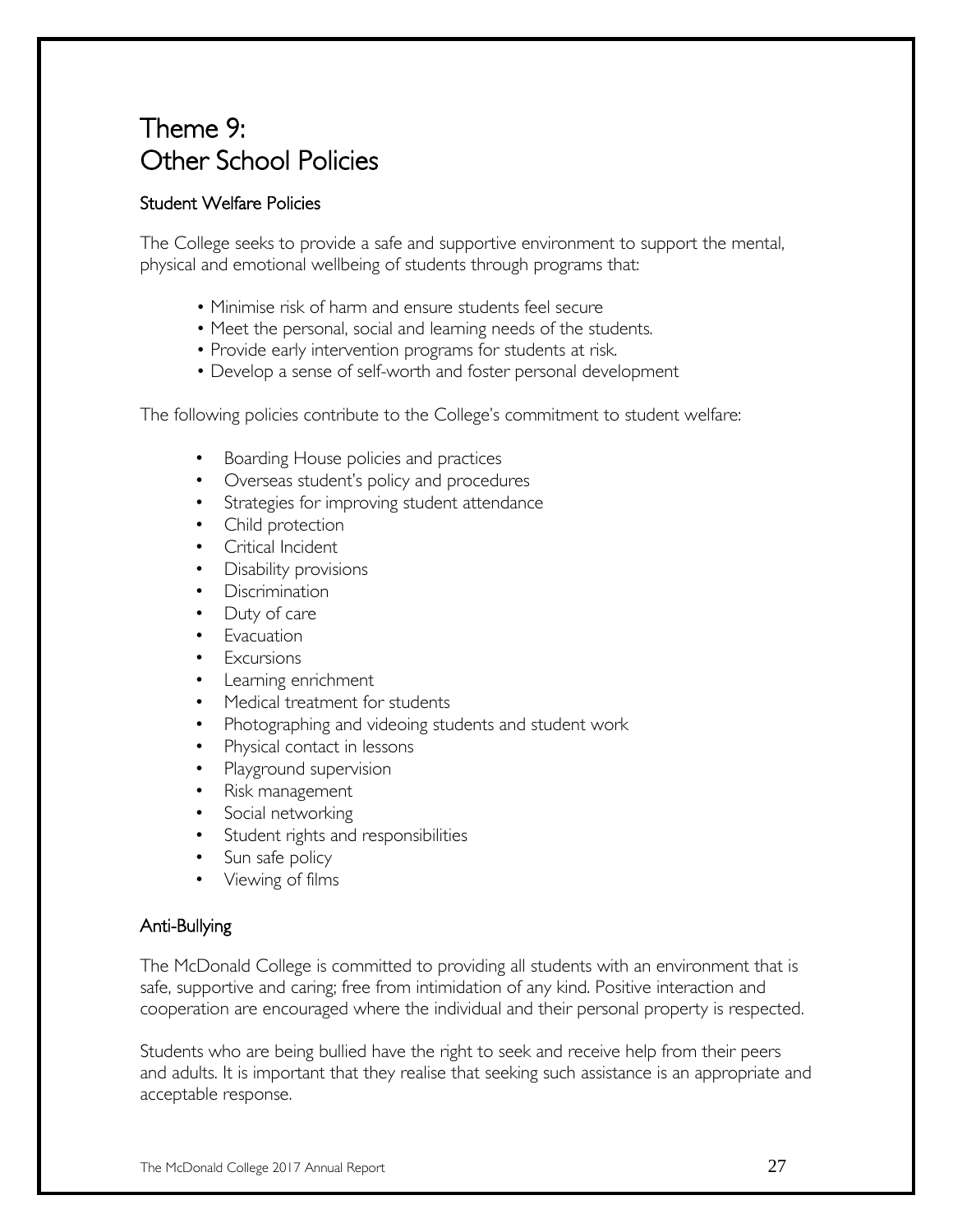For students this means:

- Being prepared to report any bullying that they are aware of, while at the same time working with the staff to stop it;
- Seeking by words and actions to create an environment where bullying behaviour is unacceptable;
- If one is a target of bullying it is essential that the individual does not assume that it is his or her own fault and that nothing will be done about it or that it cannot be prevented;
- Abiding by the code of students' Rights and Responsibilities as they appear in the Student and Parent Handbook and in the College Diary.

"Let us know" boxes are located around the College where students can also anonymously let us know if they have seen, heard or experienced behaviours which are inconsistent with the College ethos of tolerance and inclusion.

For staff this means:

- Every staff member, Year Coordinator, the Head of Pastoral Care, Director of Junior School, Deputy Principal and Principal plays a key role in creating a learning environment in which bullying is neither tolerated nor left unchallenged.
- Drawing on support services available such as;
	- the College Counsellor to support students who are victims of bullying behaviour as well as students who engage in bullying behaviour;
	- the School Liaison Police. Contact details of the Liaison Officer with responsibility for the College can be obtained from the Head of Pastoral Care, Director of Junior School or the Deputy Principal

#### Student Discipline

It is publicly recognised that a strength of The McDonald College is the ability to maintain discipline and deal with disciplinary matters quickly and effectively to ensure that a positive and productive learning environment is maintained for all students.

The College's student discipline policies are based on procedural fairness and a commitment to involve students and parents in both determinations and consequences

*"Procedural fairness is a basic right of all when dealing with authorities. Procedural fairness refers to what is sometimes described as the 'hearing rule' and the 'right to an unbiased decision'.*

The 'hearing rule' includes the right of the person against whom an allegation has been made to:

- know the allegations related to a specific matter and any other information which will be taken into account in considering the matter;
- know the process by which the matter will be considered;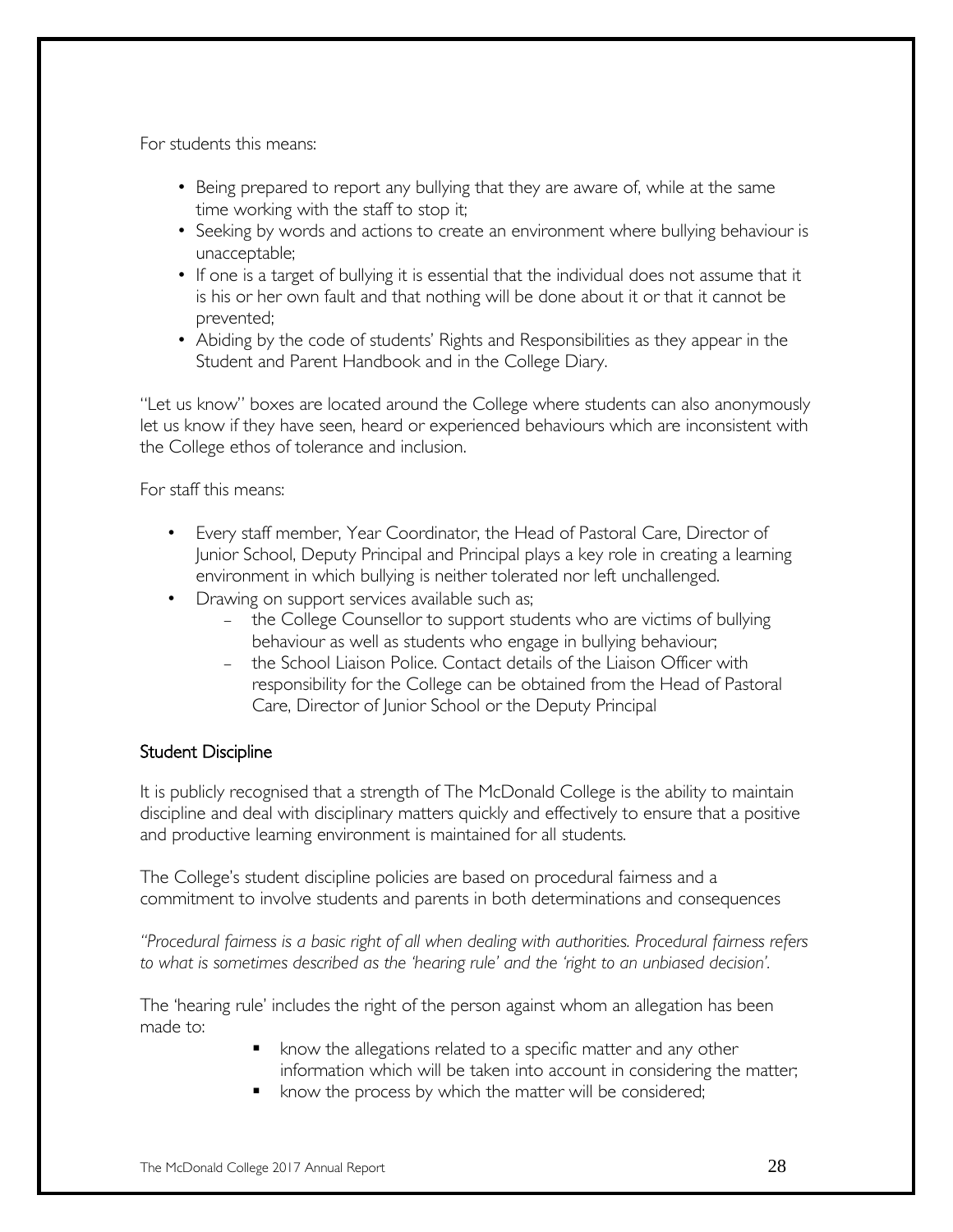- respond to the allegations;
- know how to seek a review of the decision made in response to the allegations.

Students are required to abide by the College's Rules and to follow the directions of teachers and other people with authority delegated by the College.

Where a student disregards rules, disobeys instructions or otherwise engages in conduct which causes or may cause harm, inconvenience or embarrassment to the College, staff members or other students, the students may be subject to disciplinary action.

The College has a five-tier student discipline structure:

LEVEL 1: Lunchtime detention/clean-up -issued by Classroom teachers and Heads of Department/Faculty

- LEVEL 2: After-school detention + Letter sent home - issued by the Deputy or Director of Performing Arts or Director of Junior School
- LEVEL 3: Saturday morning/Holiday detention + letter sent home -issued and supervised by the Deputy Principal or Senior Executive

LEVEL 4: In-school suspension + Parents telephoned - issued and supervised by the Deputy **Principal** 

#### LEVEL 5: Expulsion

-Parents will be contacted immediately by either the Deputy Principal or Principal, and asked to collect their child

The disciplinary procedures undertaken by the College vary according to the seriousness of the alleged offence. Where the allegation, if proved, may result in suspension or expulsion, the student and parents will be informed of the allegations and procedural steps to be followed in dealing with the matter. In relation to all matters to be investigated, students will be informed of the nature of the allegation and given an opportunity to respond to the allegations.

The penalties imposed vary according to the behaviour and the prior record of the student. At the lower end of the scale, an admonition or detention may be appropriate. At the upper end of the scale, the behaviour could result in suspension or expulsion.

The McDonald College expressly forbids the use of Corporal Punishment for the enforcement of discipline of the students by staff of the College.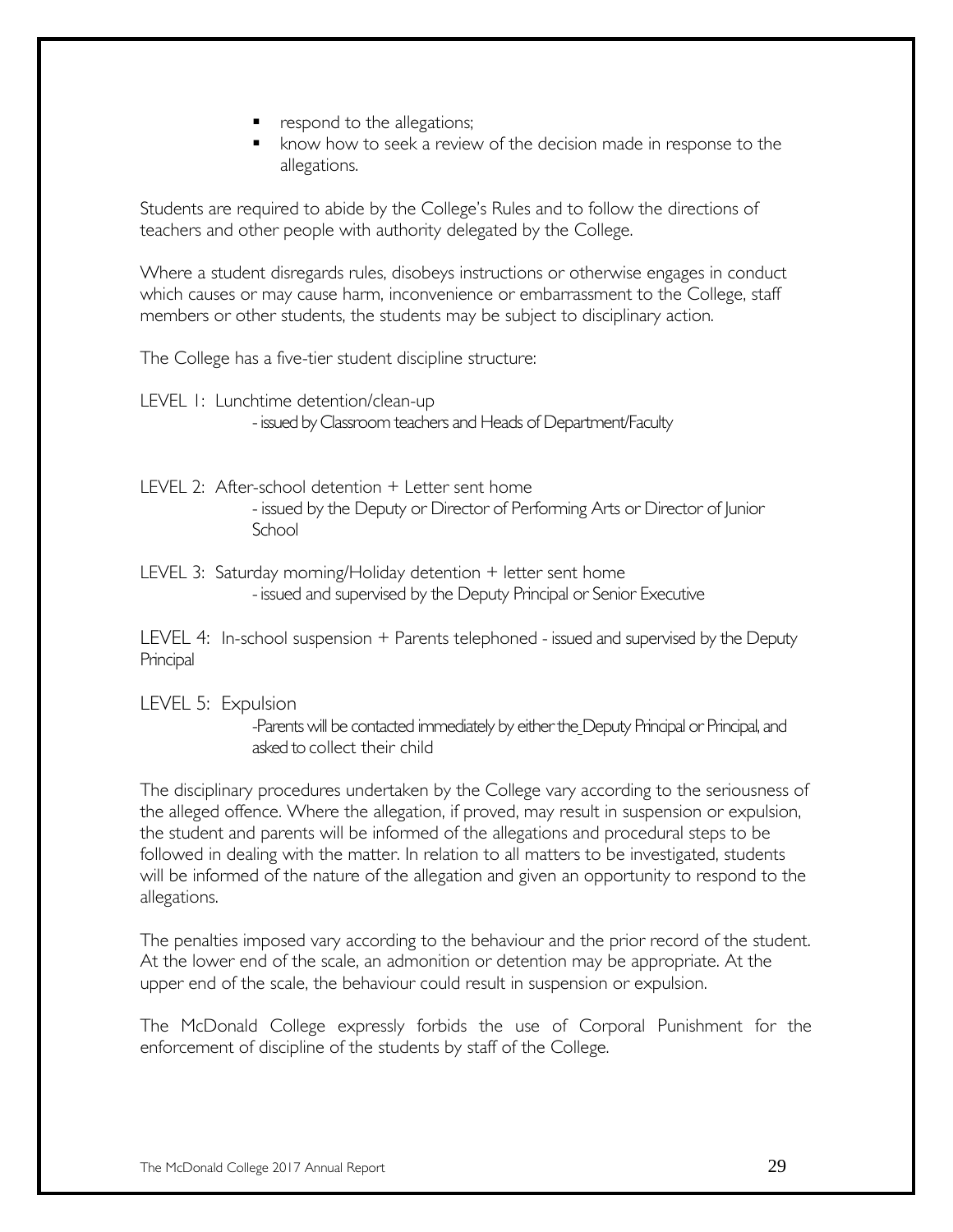The College does not explicitly or implicitly sanction the administering of corporal punishment by non-school persons, including parents, to enforce discipline at the College.

#### Reporting Complaints and Resolving Grievances

#### *General Principles*

- Teachers, students and parents are entitled to raise concerns and complaints
- The College has a transparent and clear process which provides the framework and structure within which such concerns/complaints can be raised.
- Consideration will to be given to the level of seriousness before beginning the process.
- Consideration will also be given to determining the most appropriate staff member for initial contact within the College.
- All efforts are made to resolve the dispute at the most appropriate level.
- Procedural Fairness requires that both/all parties have the opportunity to have their case heard.
- Individual cases are considered on their own merits and within the context of the pressures and demands on families and schools
- Appropriate confidentiality should be respected by all parties
- The role of the College Council and its' Chair is one of governance and not day-today college management. Grievance disputes should not start at the Council level unless the subject of the dispute is the College Principal herself/himself. Only in such a situation should the matter be referred to the Chairman of the Council who will raise the issue with the College Principal.

Procedural Fairness ensures that everyone should have access to an "unbiased decision".

Any person against whom a complaint has been made has the right to:

- 1. Know the allegations related to the specific matter and any other facts which could be taken into account in the consideration of the matter
- 2. Know the process by which the complaint will be considered
- 3. Be aware of the range of possible consequences resulting from the decisions made
- 4. Have an opportunity to respond to any allegations or complaint
- 5. Be given an opportunity to have a "preliminary decision" reviewed if there are additional issues which could be considered in mitigation before the preliminary decision is confirmed

The College will not act on any anonymous complaint, unless it involves a possible allegation of 'reportable conduct'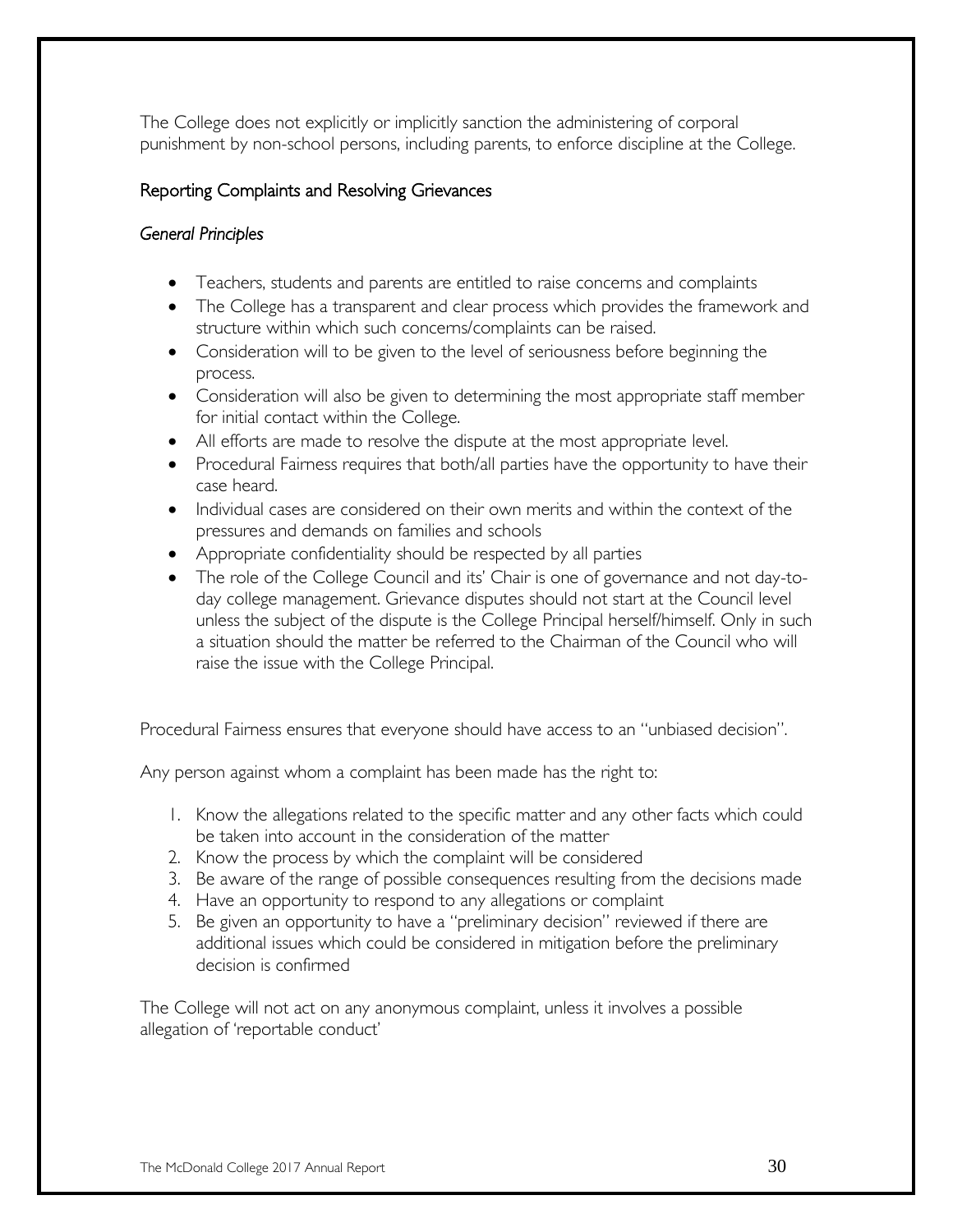#### Making a Complaint – Parents

- 1. Discuss concerns directly with the staff member concerned. There should be a concerted attempt to understand each other's point of view and to mutually resolve the dispute.
- 2. If this has been unsuccessful, the matter should be referred to the Head of Department (if the issue is subject-related) or the Year Co-ordinator, if the issue is more general
- 3. If this is unsuccessful, the matter should be raised with:
	- a. Director of Junior School (Junior School issues)
	- b. Deputy Principal, Head of Secondary School (Secondary School issues)
	- c. Director of Performing Arts (Performing Arts issues)
- 4. If the issue is still not resolved, or if there are concerns about the process itself, approaches can be made to the College Principal. It is requested that concerns are put to the College Principal in writing.

#### Policy Access & Updates

| Policy             | Changes in 2017                                                       | Access to full text                                                                                                                                                                                                                             |
|--------------------|-----------------------------------------------------------------------|-------------------------------------------------------------------------------------------------------------------------------------------------------------------------------------------------------------------------------------------------|
| Student Welfare    | Excursion policy<br>reviewed.<br>Boarding House policies<br>reviewed. | The full text of the College's<br>complaints and resolving<br>grievances policies can be<br>accessed on the College<br>Portal in the Parent and<br>Student Handbook,<br>Boarding Handbook,<br>Overseas Student<br>Handbook and Student<br>Diary |
| Anti-bullying      | No changes made in 2017                                               | The full text of the College's<br>complaints and resolving<br>grievances policies can be<br>accessed on the College<br>Portal in the Parent and<br>Student Handbook,<br>Boarding Handbook and<br>Student Diary                                  |
| Student Discipline | No changes made in 2017                                               | The full text of the College's<br>complaints and resolving<br>grievances policies can be<br>accessed on the College<br>Portal in the Parent and<br>Student Handbook,<br>Boarding Handbook,                                                      |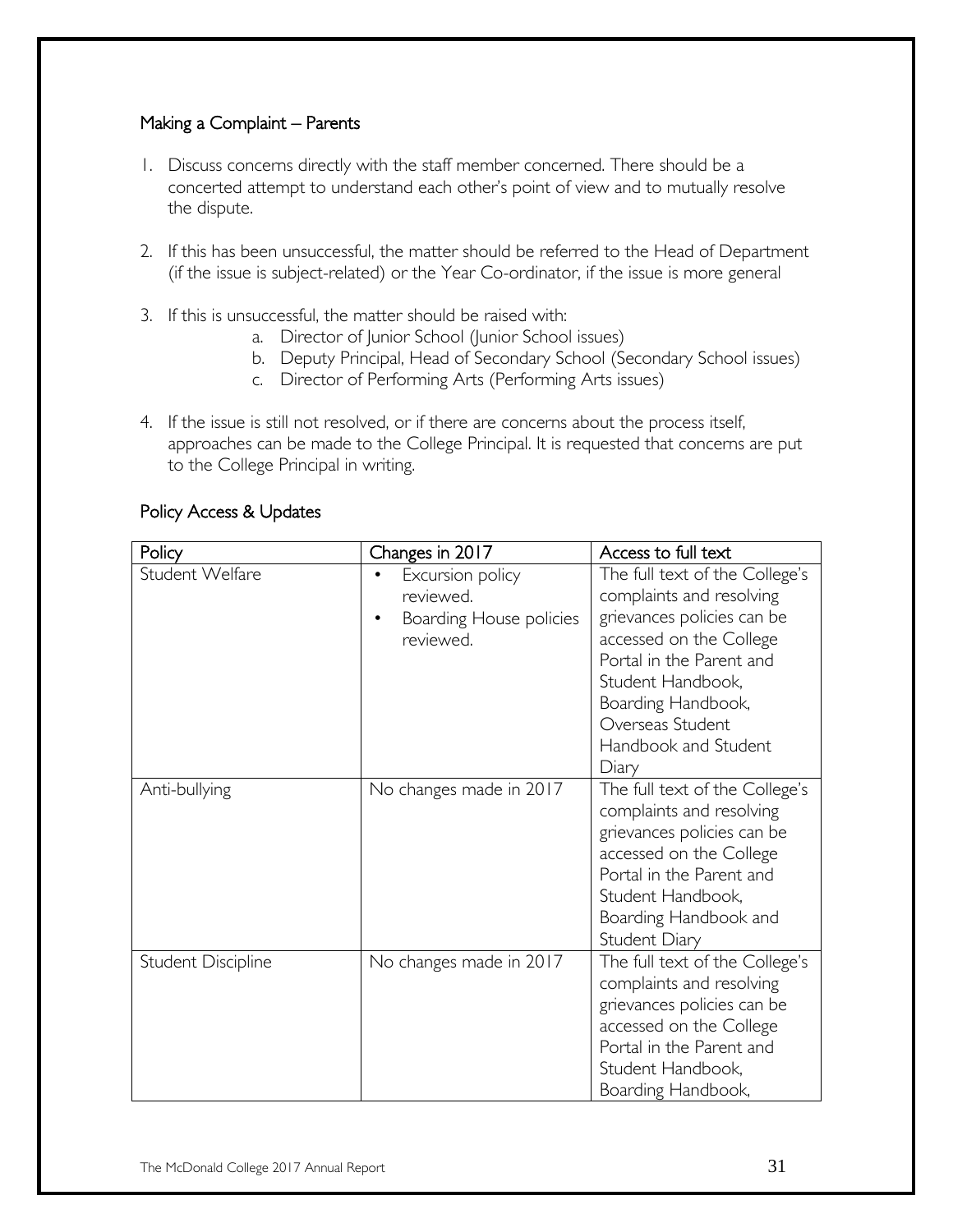|                                        |                    | Overseas Student<br>Handbook and Student<br>Diary                                                                                                                                                                          |
|----------------------------------------|--------------------|----------------------------------------------------------------------------------------------------------------------------------------------------------------------------------------------------------------------------|
| Complaints and resolving<br>grievances | No changes in 2017 | The full text of the College's<br>complaints and resolving<br>grievances policies can be<br>accessed on the College<br>Portal in the Student and<br>Parent Handbook, Boarding<br>Handbook and Overseas<br>Student Handbook |

M.P. Kohler Principal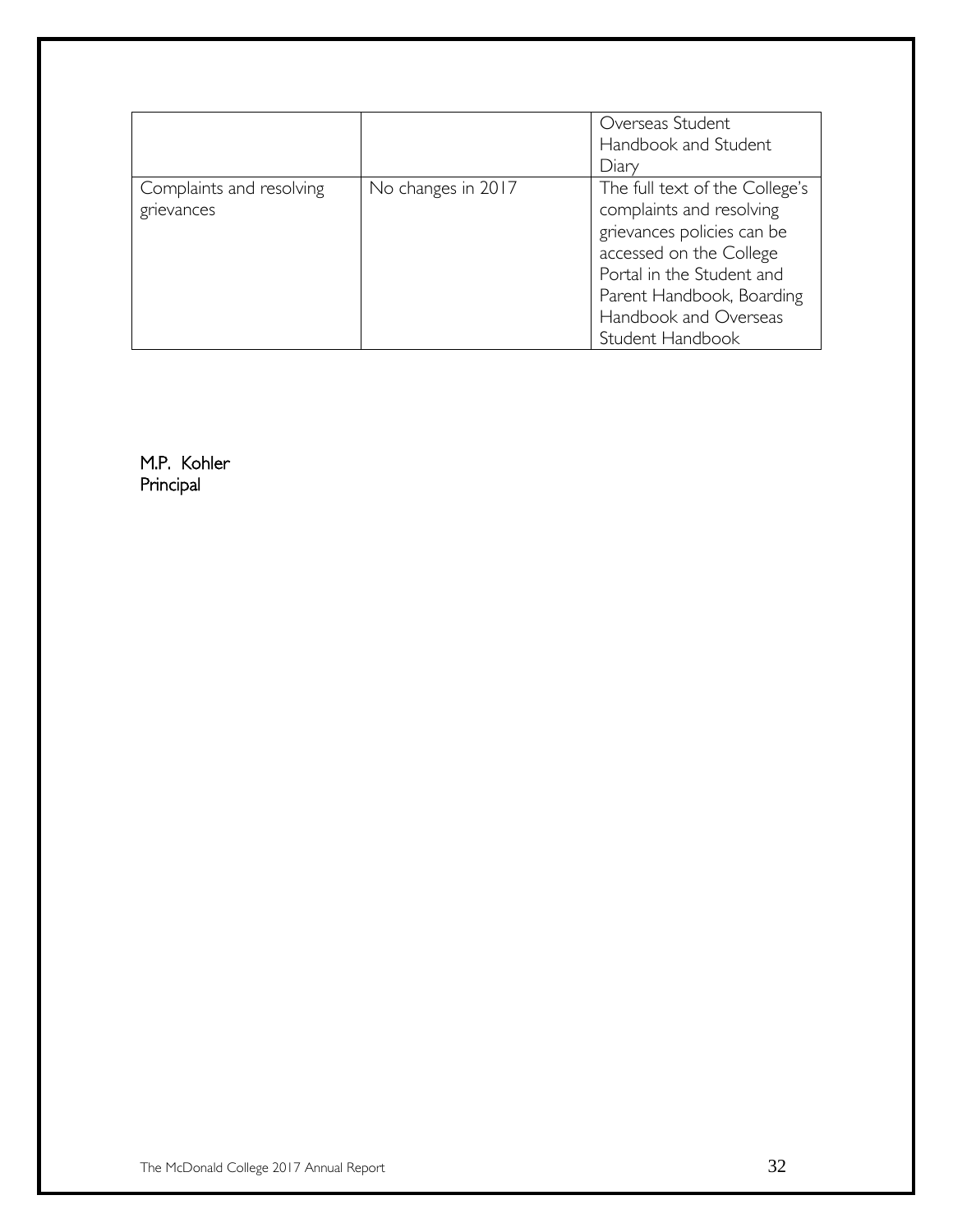### Theme 10: School Determined priority areas for Improvement Achievement of priorities identified in the College's 2016 Annual Report

| Area                                | Priorities                                                                                                                                           | <b>Status</b>            |
|-------------------------------------|------------------------------------------------------------------------------------------------------------------------------------------------------|--------------------------|
| Teaching and<br>Learning            | Change the 'look of learning' throughout the College by<br>$\bullet$<br>improving physical amenity and incorporation of<br>technology.               | Partially and<br>Ongoing |
|                                     | Introduction of a universal Learning Management System<br>$\bullet$<br>(OneNote).                                                                    | Completed                |
|                                     | Mapping staff PD to areas of growth.<br>$\bullet$                                                                                                    | Ongoing                  |
|                                     | Managing and coordinating educational learning for<br>$\bullet$<br>students in professional productions - intrastate,<br>internationally and in NSW. | Partially and<br>ongoing |
|                                     | Integrate HSIE and English Departments into Humanities<br>$\bullet$<br>Department to facilitate cross-disciplinary learning and<br>assessment.       | Completed                |
|                                     | Enhance effective use and access to technology in<br>$\bullet$<br>Teaching and Learning.                                                             | Ongoing                  |
|                                     | Implementation of new NESA syllabuses in Stages 2, 3, 4,<br>$\bullet$<br>5, 6.                                                                       | Partially and<br>ongoing |
|                                     | Integration of inclusion practices in developing<br>$\bullet$<br>assessment and learning activities.                                                 | Completed                |
|                                     | Improved use of data available from national testing to<br>$\bullet$<br>develop individual and group strategies for improvement.                     | Ongoing                  |
|                                     | Enhancing quality of learning through more effective<br>$\bullet$<br>feedback.                                                                       | Completed                |
|                                     | Developing a culture of 'evidence informed practice' to<br>$\bullet$<br>enhance learning.                                                            | Ongoing                  |
| <b>Student and Staff</b><br>Welfare | Explore enhanced use of iWise for recording and<br>$\bullet$<br>monitoring student welfare and management.                                           | Completed                |
| <b>Facilities and</b><br>resources  | Improve classroom technology infrastructure.<br>$\bullet$                                                                                            | Ongoing                  |
| Policies and<br>procedures          | Development of integrated policy document<br>$\bullet$<br>incorporating all operating areas of the College.                                          | Partial and<br>Ongoing   |
|                                     | Development of enhanced College-wide 'risk<br>$\bullet$<br>minimisation' policies and practices.                                                     | Partial and<br>Ongoing   |
|                                     | Reviewing of all policies and practices now the BYODD<br>$\bullet$<br>programme is fully implemented.                                                | Completed                |
|                                     | AIS Governance training for Directors.<br>$\bullet$                                                                                                  | Completed                |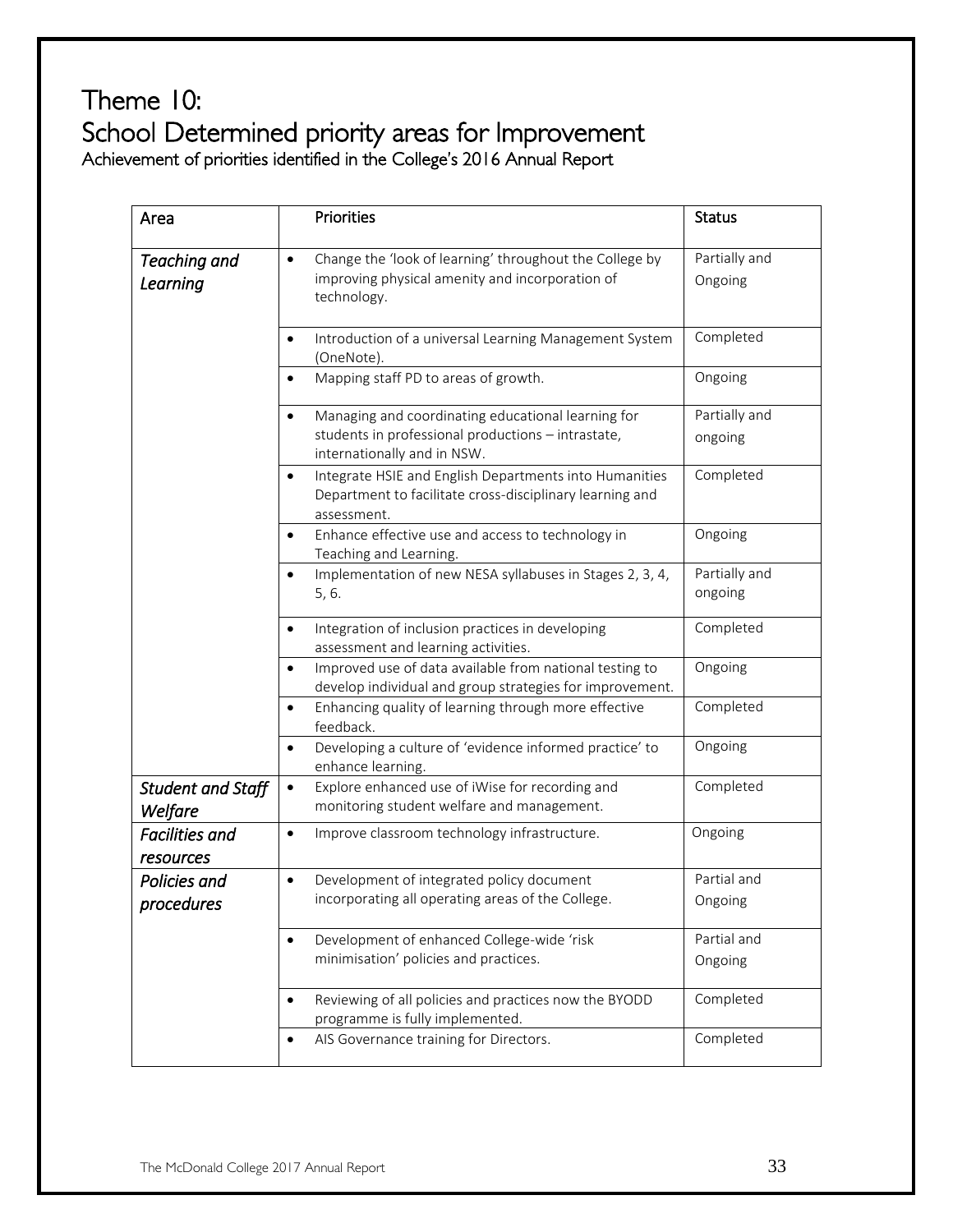### 2018 Priority areas for Improvement

| Area                      | Priorities                                                                |
|---------------------------|---------------------------------------------------------------------------|
| Teaching and Learning     | Ongoing amendment to the 'look of learning' throughout the College        |
|                           | by improving physical amenity and incorporation of technology.            |
|                           | Mapping staff PD to areas of growth.                                      |
|                           | Managing and coordinating educational learning for students in            |
|                           | professional productions - nationally and internationally.                |
|                           | Ongoing enhancement of effective use and access to technology in          |
|                           | Teaching and Learning.                                                    |
|                           | Continued implementation of new NESA syllabuses in Stages 2, 3, 4, 5,     |
|                           | 6.                                                                        |
|                           | Improved use of data available to develop individual and group            |
|                           | strategies for improvement of learning and pastoral care.                 |
|                           | Furthering a culture of 'evidence informed practice' to enhance learning. |
|                           | Inclusion of strategies for diversity in learning programmes.             |
|                           | Development of online documents and templates.                            |
|                           | Investigate new Performance Streams and education to the PA Industry.     |
| Student and Staff Welfare | Investigate the introduction of a Cyber Safety and online monitoring      |
|                           | programme.                                                                |
|                           | Introduce system for measuring and tracking student wellbeing.            |
| Facilities and resources  | Continued improvement of classroom technology infrastructure.             |
|                           | Refurbishment of targeted areas.                                          |
|                           | Installation of new Air conditioning plant.                               |
| Policies and procedures   | Development of integrated policy document incorporating all operating     |
|                           | areas of the College.                                                     |
|                           | Development of enhanced College-wide 'risk minimisation' policies and     |
|                           | practices.                                                                |
|                           | Review of all policies and procedures through introduction of             |
|                           | CompliSpace management system.                                            |
|                           |                                                                           |

M.P. Kohler Principal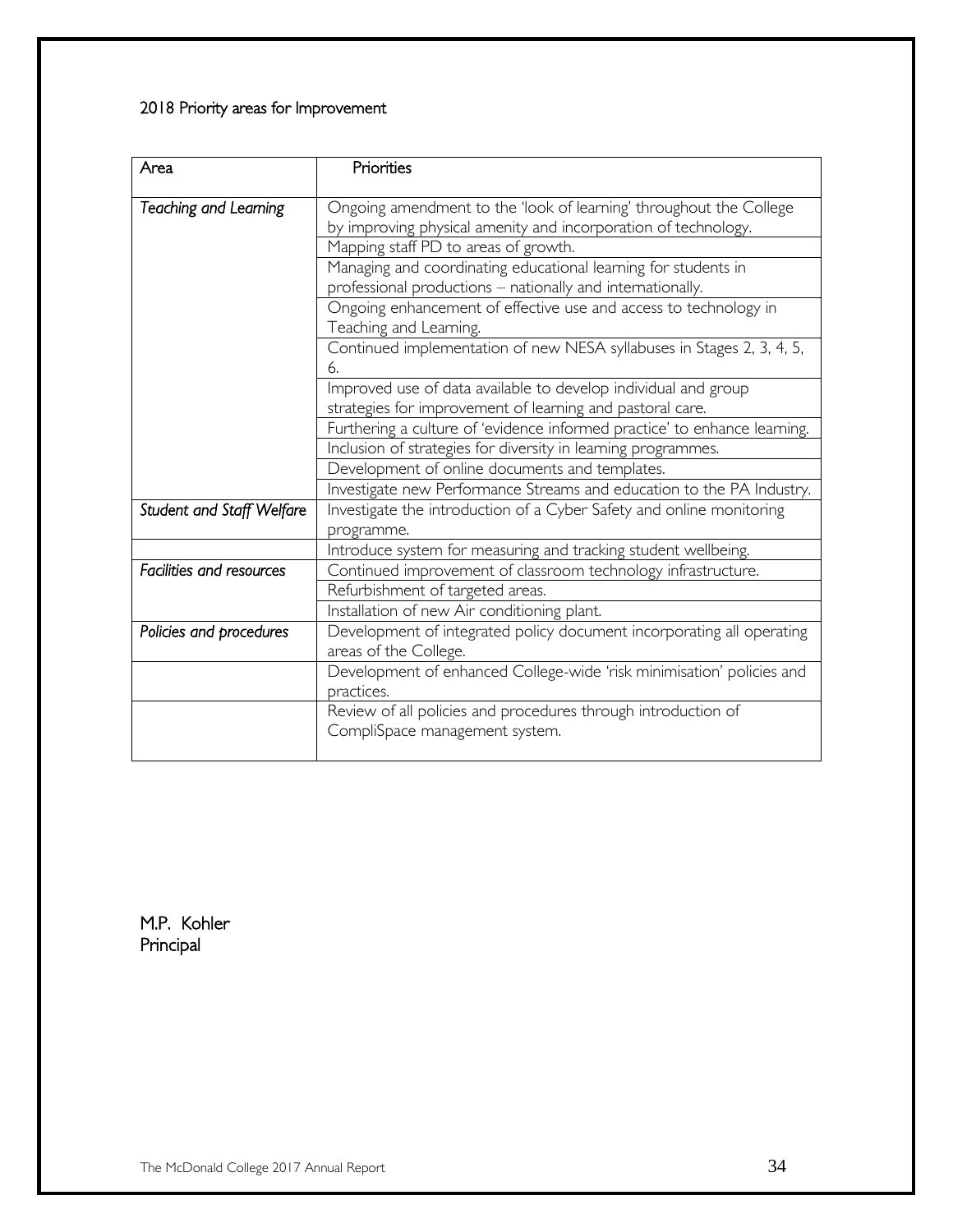# Theme 11: Initiatives Promoting Respect and Responsibility

The College wants all students to recognise that they are valued and integral parts of the College community, with parents and staff providing the care and support that engender self esteem, mutual respect and responsibility. There is much scope to develop talents and to learn through experiences. The College works with staff, students and parents on a values-rich respect, responsibility and right choice platform. In 2016 the College staff continued to promote the four main College values:

Humility, Honour; Appreciation, Passion and Commitment.

These College values are based on the Federal Government Values and are adapted for our community and needs. Student Assemblies, Pastoral Care lessons, performance lessons, Prefects Concert and more are focussed on these values to raise awareness and understanding among the student body. These values are articulated in all areas of the College's operation. They are entrenched in academic programmes, both in the Junior School and the Secondary School being used to reinforce a responsible citizen of the  $21<sup>st</sup>$ century.

Our performance education engenders respect for: fellow performers or competitors, differing performance genres and varying cultures are characterised with humility and selfesteem being essential elements for success at the highest level.

Being a performance based community, our students best contribute to community projects through their love of performance and sport. The Prefects organised a concert with all funds raised being donated to the 'Dress for Success' foundation. Funds will provide women in need with the skills and clothing to successfully apply for employment.

Students performed at the local Dawn Service on ANZAC Day, raised donations for the Exodus Foundation Christmas Appeal and took part in other smaller community service performances such as celebrations for Senior Citizens Week.

Both staff and students alike celebrate various events such as ANZAC Day. A College Assembly focussed on remembering the past and respecting different cultures, beliefs and the future. This and other events promote respect and tolerance for others from different backgrounds and celebrated individual differences, promoting the rights of others. Other events or speakers were:

- I Give A Buck speaker
- SRC Christmas Harper Appeal Exodus Foundation
- Kokoda Trail guest speaker
- Vietnam Veteran speaker (Year 10)

M.P. Kohler Principal

The McDonald College 2017 Annual Report  $35\,$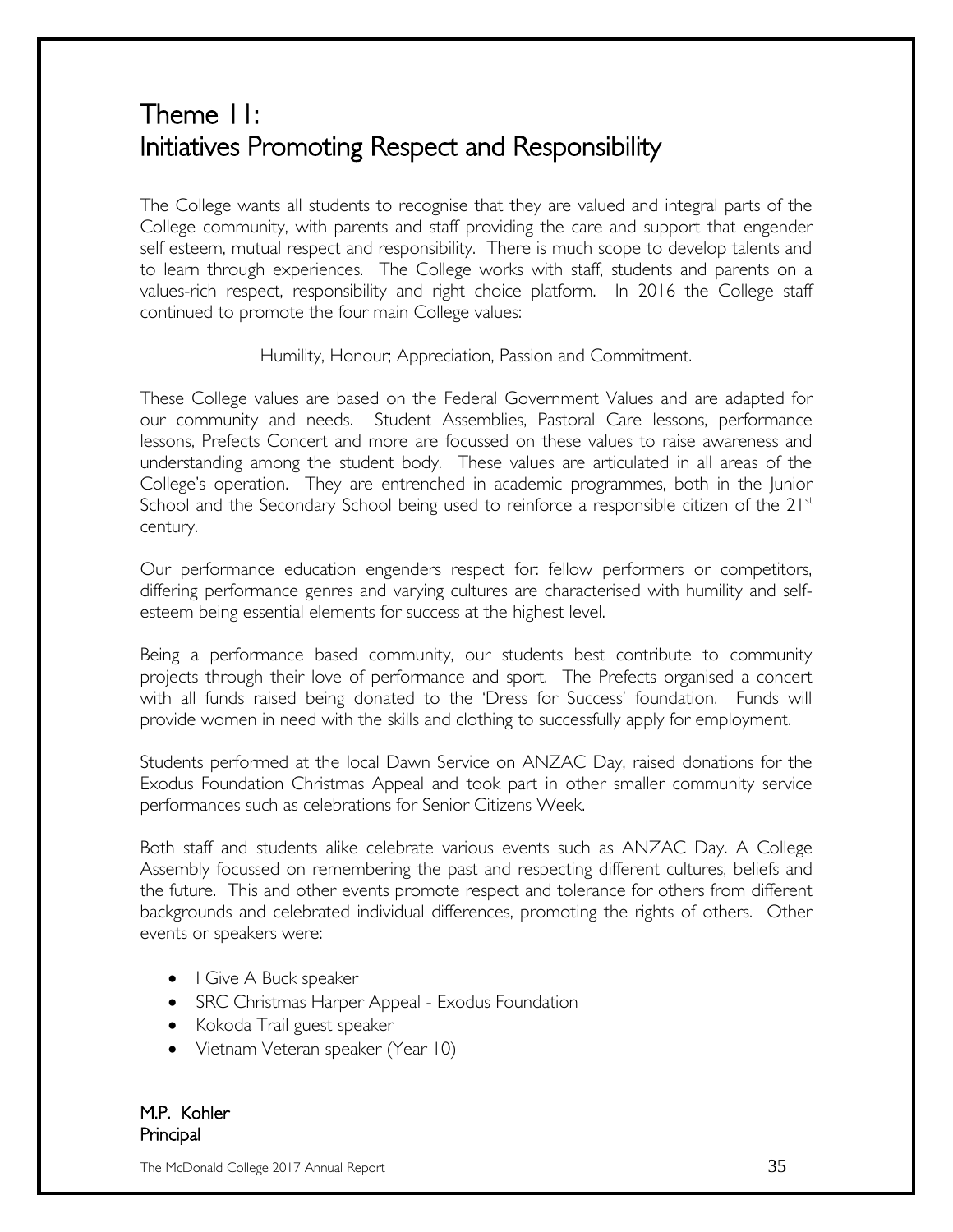### Theme 12: Parent, Student and Teacher Satisfaction

Parents are welcomed and encouraged to be engaged with the College. Involvement through the Parents and Friends (P & F) is one way parents can achieve this. In 2017 parents supporting P & F initiatives raised funds through activities such as Bunning's BBQs, raffles, Junior School Disco and Mothers and Fathers Day Stalls. The P & F is also the conduit through which funds from the parents' levy is approved for distribution.

After a very busy 2016, the P & F had a quieter year in 2017. Meetings are planned to be held every term and parents have the ability to make suggestions and also drive fund raising initiatives..

The level of parent participation in attending student performances and tennis tournaments is strong and supports the students by providing a supportive audience. The High Performance Season and the ranking tennis tournaments are the highlights of the year and are appreciated by all who attend including past students and staff.

Students were inspired by the experience of being 'extras' for the Australian Ballet Company during their Sydney seasons.

Parents report that their children are happy to be a part of such a unique school and many report improved academic achievements and a heightened engagement in their studies. New families often comment upon how easily their child has 'fitted in' even when the enrolment has commenced mid-year.

Parents mention the 'community' spirit of the College that nurtures the students and gives them a strong sense of belonging and acceptance. Parents of students in the Tennis Stream report that this programme integrated with academic studies has allowed their families to regain valuable family time.

Students across all ages continue to say they love coming to school each day and that they enjoy the friendship and interaction across all age groups. Senior students note that the relationships they have with their teachers is strong and supports and encourages their learning.

Students generally feel that their teachers care about them as individuals and that they want them to succeed. Students often comment that they feel their teachers know them as individuals.

Students commented that they are encouraged to be accepting of difference in all aspects of their school lives.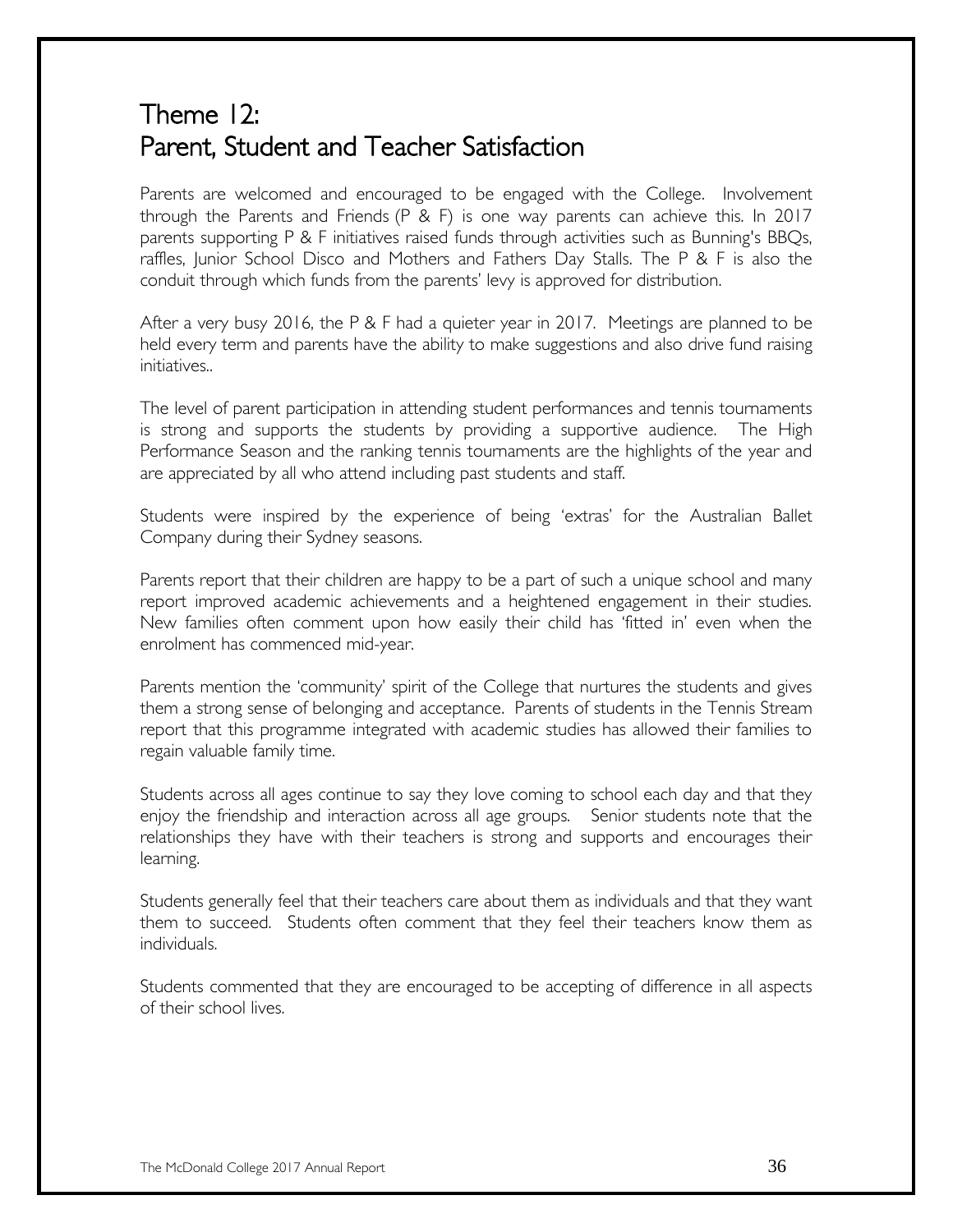Staff across all areas of the College are supportive of each other and have good relationships with their peers and the College community. They have embraced the introduction of 'One Note' into their teaching styles. Staff are generous in sharing various educational programmes and apps with each other to the benefit of the students in the classroom. Frustrations are felt by all when they are let done by electronic connectivity from time to time but they all appreciate the introduction of Apple TVs in the classroom for the presentation of learning aids.

M.P. Kohler Principal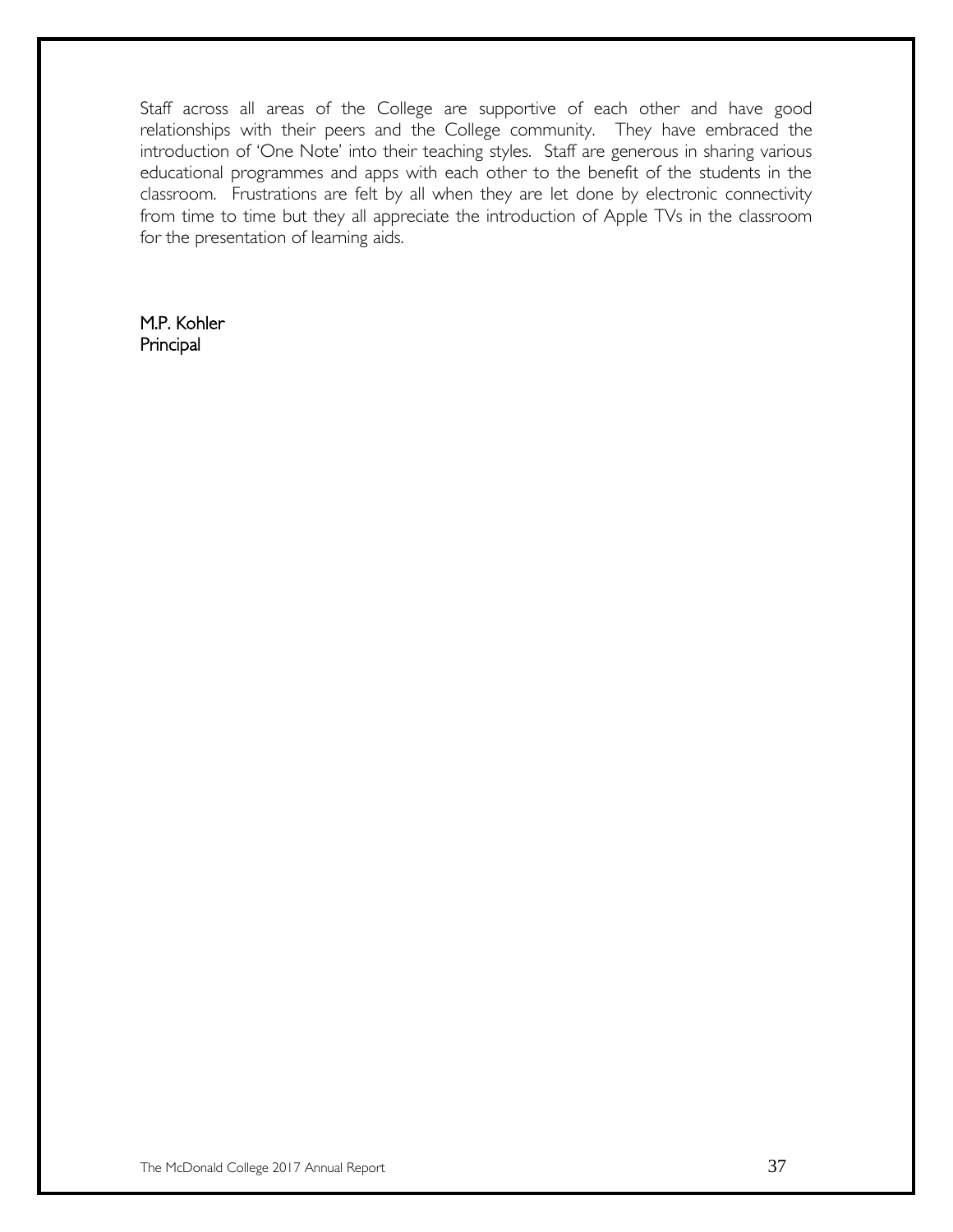# Theme 13: Summary Financial Information

These pie charts provide graphic representation of income and expenditure. The College's finances are managed by the Finance Committee of Council which includes, but not limited to, the Chairman, Vice Chairman and Treasurer of the College Council and the Principal and Business Manager. This committee meets each month and regularly reports to Council.

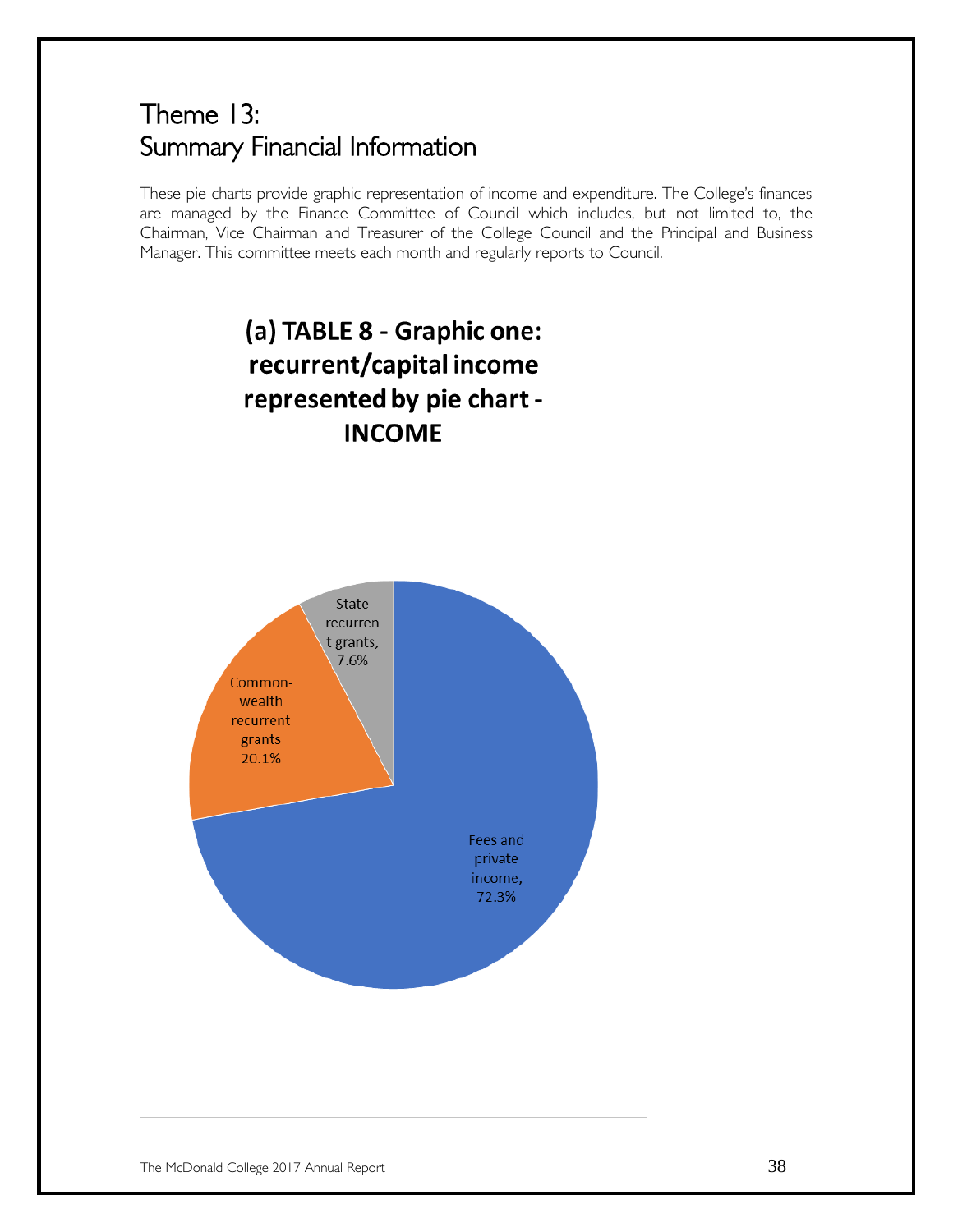

S. Owen Finance Manager